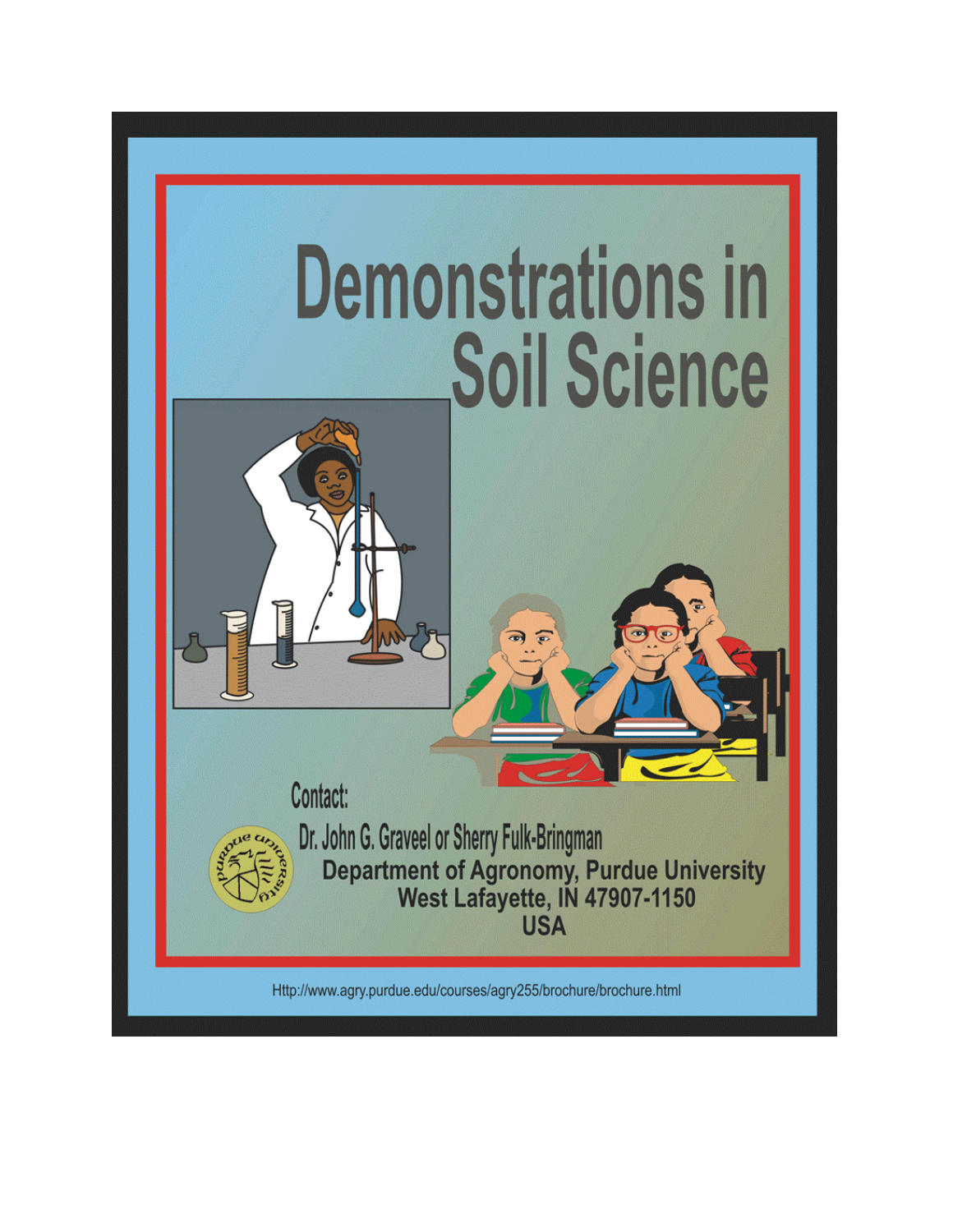### **DEMONSTRATIONS IN SOIL SCIENCE**

## **Prepared by teachers in the Agronomy Department, Purdue University**

#### Contents:

- 1. Measuring Soil and Water pH
- 2. Why is Rain Acid?
- 3. Testing Soils for Aluminum Toxicity
- 4. Soil Has a Charge
- 5. Chemical Movement in Soils
- 6. Nitrates or Nitrites in Water or Food
- 7. Exposing a Rainbow of Color: How Chromatography Works!
- 8. Soil Colors
- 9. Clay Properties
- 10. Soil Erosion
- 11. Earthworm Activity and Biology
- 12. Preserving Soil Monoliths and Specimens in Vinyl Plastic
- 13. Germination and Vigor of Seeds (Warm Tests/Cold Tests)
- 14. Quick Test to Determine Seed Viability
- 15. Phosphorus in Plants
- 16. Starch Goes to Sugar as Plants Use Their Stored Energy for Regrowth
- 17. Plant Growth Experiments

### *For more information contact:*

 *Dr. John G. Graveel or Sherry Fulk-Bringman Dept. of Agronomy 1150 Lilly Hall West Lafayette, IN 47907 (765) 494-8060 jgraveel@purdue.edu* 

### **http://www.agry.purdue.edu/courses/agry255/brochure/brochure.html**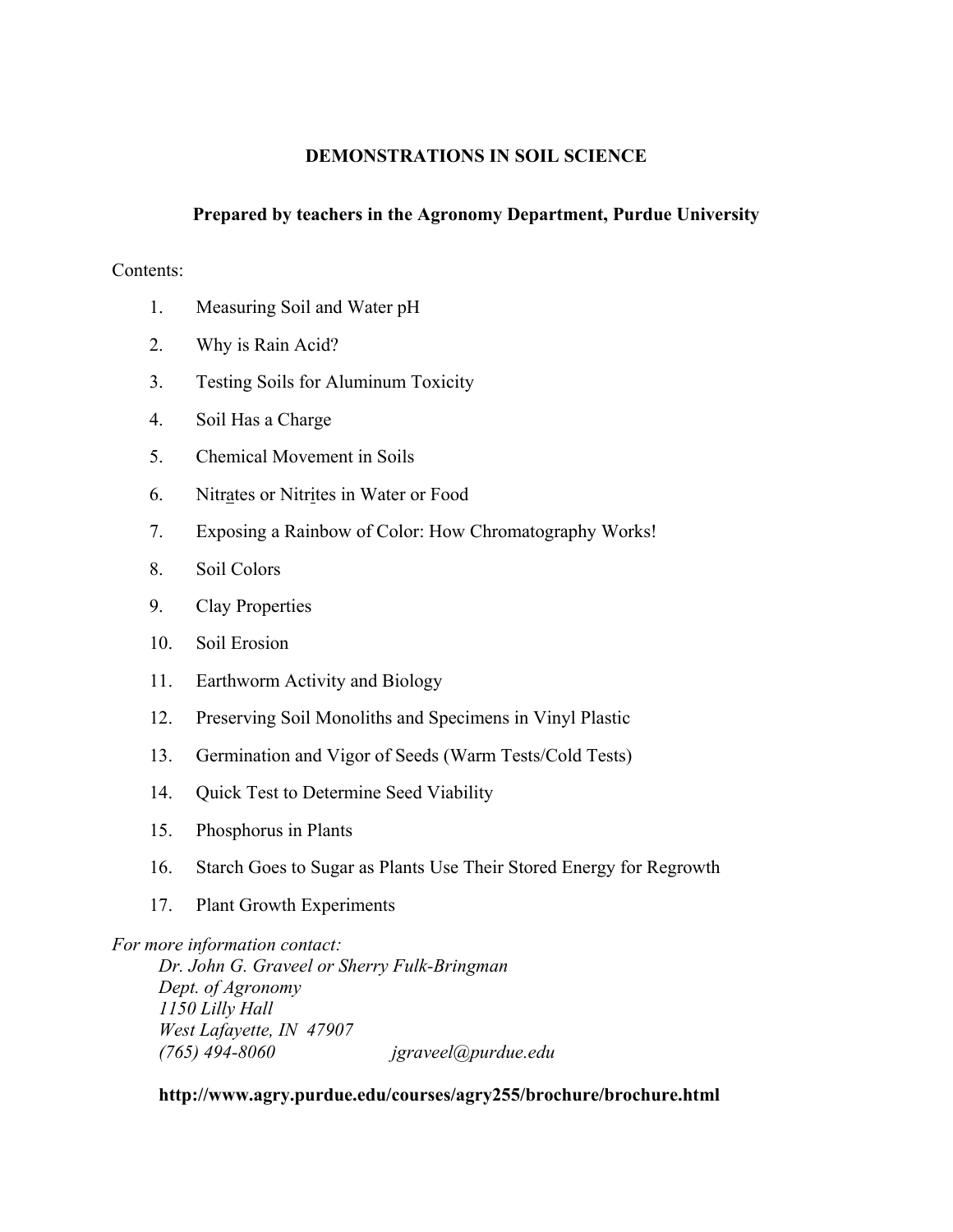# **1. MEASURING SOIL AND WATER pH**

The symbol, pH, represents the negative logarithm of the hydrogen ion activity in a solution or suspension. It is used to express the acidity or basicity (alkalinity) of soils, water, and others solutions or suspensions. A pH of 7 is neutral; values above 7 are basic; and values below 7 are acidic. A pH of 6 is slightly acid and is common in many soils. A soil pH between 6 and 7 is best for growing most plants. When soil pH is below 5.5, the acidity may begin to cause serious problems for plants. Acid coal mine soils might be as acid as pH 3 and not permit plants to grow.

Each unit change in pH is a 10 fold change in acidity. Thus, pH 6 is 10 times more acid than pH 7 and pH 5 is 10 x 10, that is 100 times, more acid than pH 7.

Clean rain water is about pH 5.6. It is acid because the rain absorbs  $CO<sub>2</sub>$  from the air and produces carbonic acid  $(CO_2 + H_2O = H_2CO_3)$ . Since the air has always contained  $CO_2$ , rain has always been acid. Modern day rain can easily be pH 4.6 or lower because it can be contaminated with sulfur oxides and nitrogen oxides which form sulfuric and nitric acids and give it additional acidity.

# Materials

1. The pH of soil and water can be measured using indicator dyes. Indicator dyes can be purchased in a kit containing three dyes (Brom Thymol Blue, Chlor Phenol Red, Brom Cresol Green) which cover the pH range from 3.8 to 7.4. This range covers most natural systems including soils. These work on the principle that the indicator is one color when it is associated with  $H^+$  (as  $H$ -Indicator) in more acid systems and is another color when not associated with H<sup>+</sup> (as -Indicator) in less acid, more basic systems. It is an intermediate color at intermediate pH values when partially H-Indicator form and partially in unassociated - Indicator form.

e.g. for Brom Thymol Blue Indicator:

| H-Indicator           | $H$ Indicator $+$ -Indicator | -Indicator          |
|-----------------------|------------------------------|---------------------|
| (yellow at $pH 5.8$ ) | (green at $pH(6.6)$ )        | (blue at $pH 7.4$ ) |

2. Collect a small amount of soil from your lawn or garden, and some water from a pond or from your source of drinking water.

# Methods

# Measuring pH in soil:

- 1. Put a small sample of soil in a spot plate hole (about 1/3 full). Add enough Brom Thymol Blue (BTB) to saturate the soil plus a few drops extra.
- 2. Tilt the spot plate back and forth to move the indicator solution through the soil, but tilt it gently so it doesn't get too muddy. Do this for at least a minute.
- 3. Roll the solution to one side and read its color from the top of the color chart; Blue = 7.4 or more, Blue-green = 7.0; Green = 6.6; Yellow-green = 6.2; Yellow = 5.8 or less.
- 4. If it goes yellow (i.e. for more acid soils) take another sample and try Brom Cresol Green (BCG). Read it from the bottom of the chart. It makes the same color changes but does so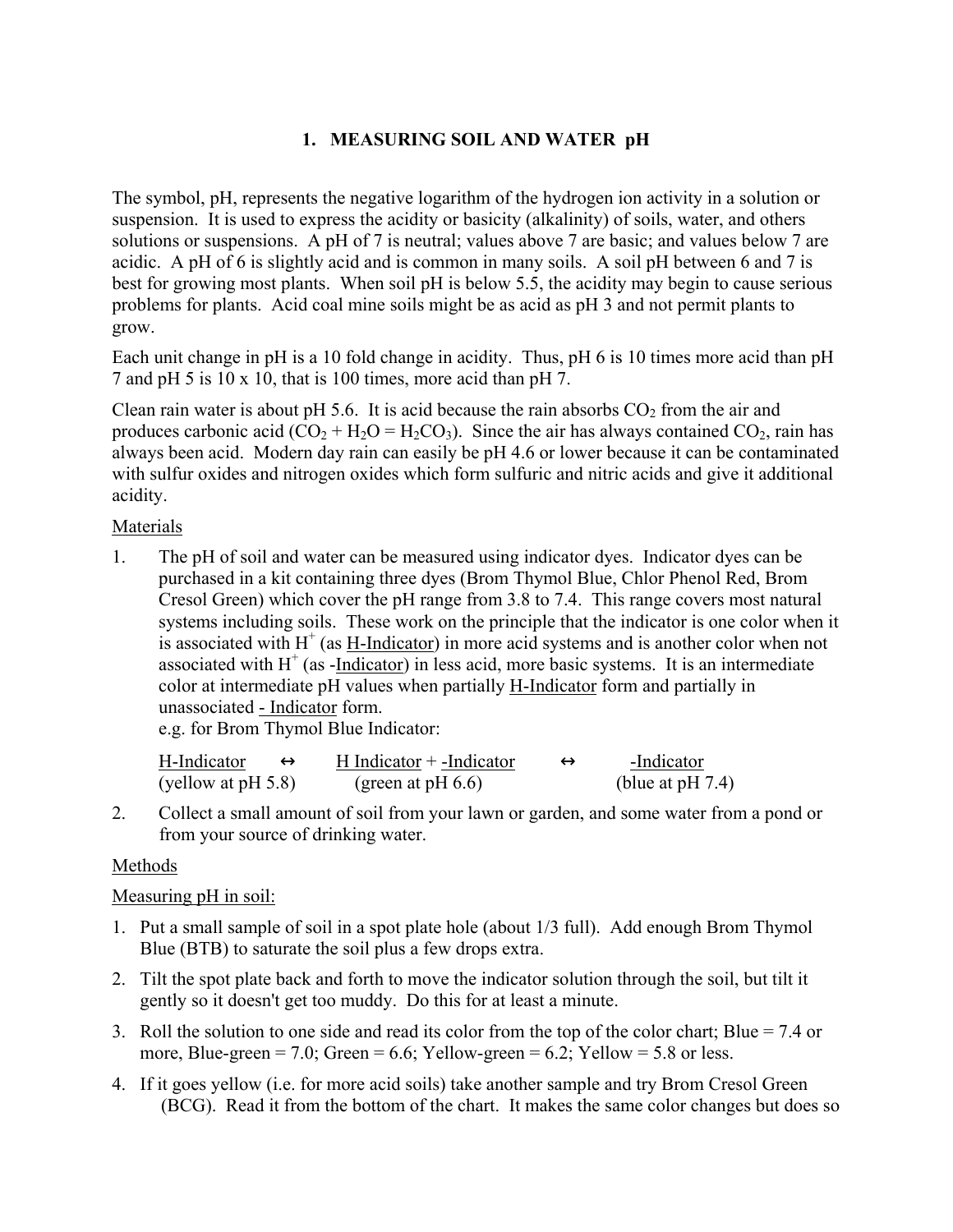between pH 3.8-5.4. Blue = 5.4; Blue-green = 5.0, Green = 4.6; Yellow-green = 4.2,  $Yellow = 3.8.$ 

- 5. If you want to read pH between 5.4 and 5.8 (the range between these two indicators), then use Chlor-Phenol Red (CPR) with its color chart. The color change in Chlor-Phenol Red is more difficult to see since it is a yellow (pH 4.8) to red (pH 6.4) change. We suggest reading the color through a thin layer of the solution (rather than a thick drop) against the white background of the spot plate.
- 6. If you determine the pH of the soil to be less than 6.5, you can estimate the amount of limestone that would be required per acre to raise the pH to 6.5 from the table below:

| TONS OF LIMESTONE NEEDED PER ACRE TO RAISE pH TO ABOUT. 6.5 |                         |     |  |                |     |                         |  |         |     |     |     |
|-------------------------------------------------------------|-------------------------|-----|--|----------------|-----|-------------------------|--|---------|-----|-----|-----|
|                                                             | Light (low humus) soils |     |  |                |     | Dark (high humus) soils |  |         |     |     |     |
|                                                             | Soil pH                 |     |  |                |     |                         |  | Soil pH |     |     |     |
| Texture                                                     |                         | 5.0 |  | 5.5 6.0        | 6.5 |                         |  | 5.0     | 5.5 | 6.0 | 6.5 |
| sandy loam to sand                                          |                         |     |  | 0 <sub>5</sub> |     |                         |  |         |     |     |     |
| silt loam or loam                                           |                         |     |  |                |     |                         |  |         |     |     |     |
| clay loams or clays                                         |                         |     |  |                |     |                         |  |         |     |     |     |

#### Measuring pH of water:

- 1. You must be careful when measuring water pH because only a little contamination can change the pH. Use a small glass. Rinse it with distilled water several times; put in the water. Add enough indicator to be able to see the color. Don't get your fingers in it as your skin is very acid.
- 2. Read the pH of the water using the chart appropriate for the indicator dye added to the water. The specific way you read pH is the same for water samples as it is for soil.

Other samples on which you might measure pH:

- top soil from a flat farm field
- surface soil from an eroded hillside in a farm field
- surface soil (top inch) in a woods (nutrient recycling by decomposing leaves often gives the top inch a pH of 6 or higher).
- subsoil at various depths to see what the roots grow in
- water (rain, distilled, tap, stream, pond)

### Precautions:

All three indicators (BTB, BCG, CPR) must be at the midcolor of their range when observed in the bottles. If any one is to the right of midcolor, add drops of diluted acid (very dilute HCl) and shake to adjust it. If any one is yellow, add drops of diluted base (very dilute NaOH) and shake until it reaches the midcolor.

Tap water and soaps are usually basic so rinse spot plates and glassware thoroughly with distilled water.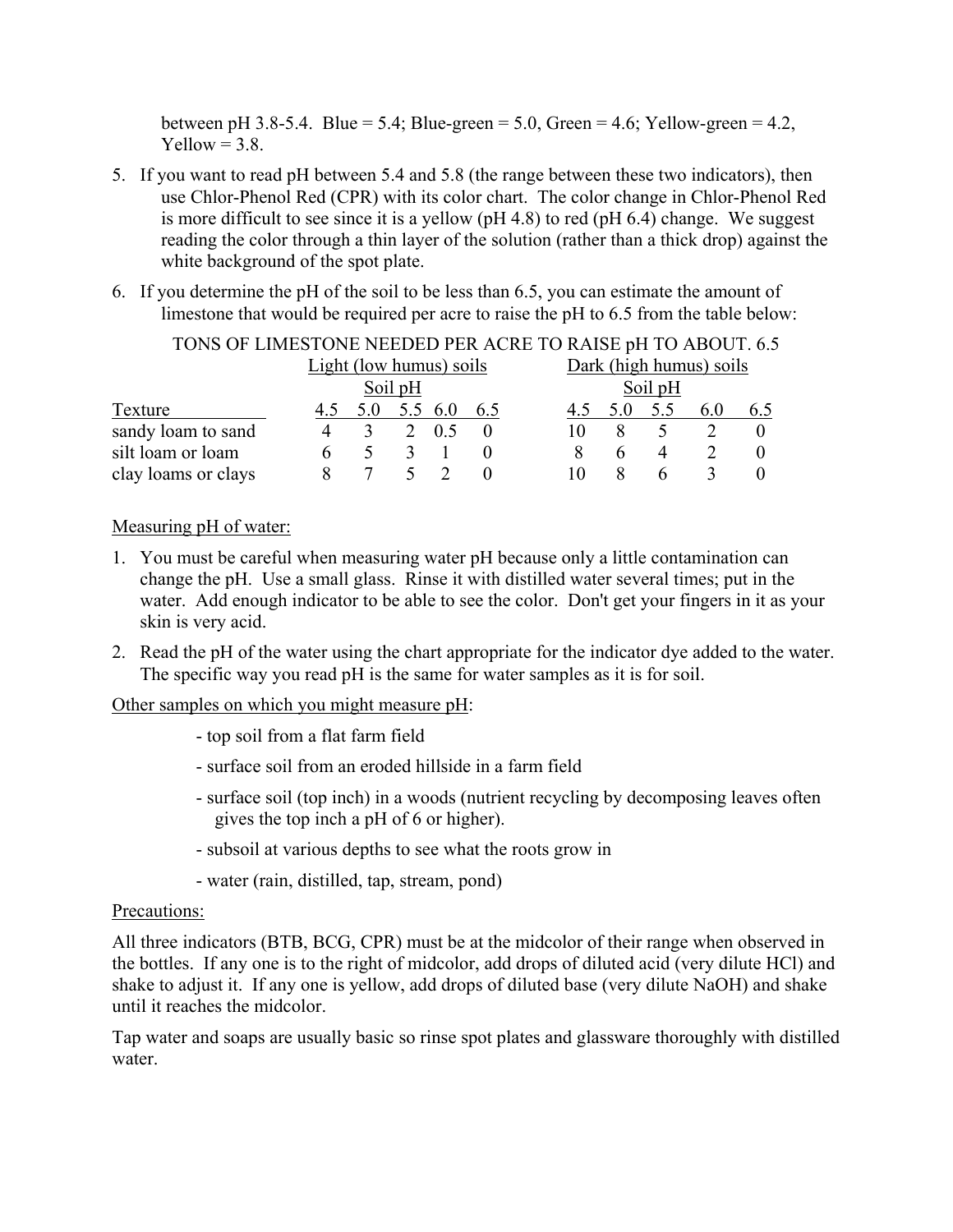Your skin is very acid so don't get fingers into either the indicator solution or any water solutions.

Soils are very buffered and thus a little contamination isn't a problem with soils. Water is unbuffered so even a little contamination gives big errors in reading water pH.

------------------------------------------------------------------------------------------------------------

#### Other techniques for measuring pH

- 1. ColorpHast strips are rigid plastic strips with a color pad on one end. The color does not bleed. The color changes are distinct and are compared to a color chart which is part of the small box the strips come in. Read the pH of any liquid or moist system with no contamination.
- 2 A small, shirt-pocket pH meter with digital read-out; reads liquids and moist systems very well; usually works quite well in soil suspensions. Should be checked against a standard pH 7 buffer solution and adjusted with a jeweler's screwdriver to read pH 7 if it is off. Powered by a small camera battery which is good for approximately 1000 hours. Sold by most general lab supply houses. One is listed below.

#### Sources of Materials:

 Indicator dyes - set of 3 with spot plate and instructions; covers pH 3.8-7.4. Available for \$12 from the Purdue Agronomy Club, Department of Agronomy 1150 Lilly Hall, Purdue University, West Lafayette, IN 47907-1150.

 ColorpHast pH paper is available from Sargent-Welch phone (800) 321-8620, Catalog #S65271-2B for pH 2.5 to 4.5; -20C for pH 4-7; -200 for pH 6.5-10 at about \$8.00 per box of 100.

 pH Tester (pocket pH meter) available from Fisher Scientific, Chicago, phone (312) 773-3050. Catalog #13-300-51 for about \$39.50.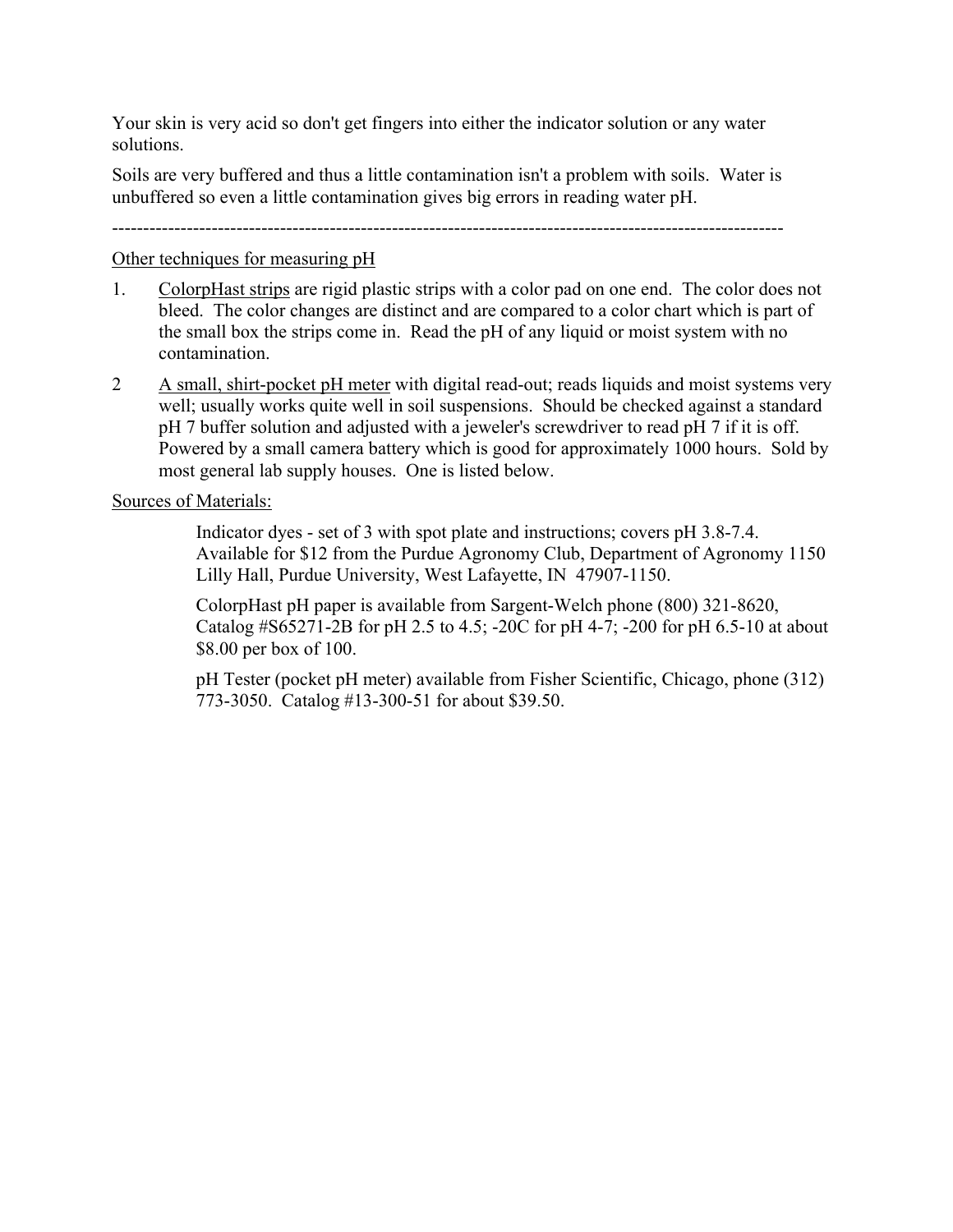## **2. WHY IS RAIN ACID?**

Acid rain has been a major environmental concern. Its detrimental affect on streams and lakes and on fish populations within those waters is well documented. One would expect pure water to have pH of 7, neutral (Remember, pH's less then 7 indicate acidity and pH's more than 7 are basic or alkaline.) However, since air is approximately 0.03% carbon dioxide  $(CO<sub>2</sub>)$ , some  $CO<sub>2</sub>$ becomes absorbed into rain water and the pH drops due to the formation of weak carbonic acid.

Methods and Materials

- 1. Into a glass of drinking water add a few drops of Brom Thymol Blue solution (a pH indicator). It should give a light greenish-blue color indicating a pH of approximately 6.8. (Brom Thymol Blue is blue at pH 7.4, green at pH 6.6 and yellow at pH 5.8 or lower.) Many sources of drinking water have minerals in them that cause their pH to be near neutral, about 7.
- 2. Place a drinking straw or plastic tube into the water and blow. Your breath contains high amount of  $CO<sub>2</sub>$ . What does the  $CO<sub>2</sub>$  of your breath do to the color? Why?

 $H_2O + CO_2 \rightarrow H_2CO_3$  (carbonic acid) --- Brom Thymol Blue turns yellow.

Atmospheric  $CO<sub>2</sub>$  in equilibrium with rain water gives rain a natural pH of about 5.6 (somewhat acid). But, today sulfur oxides and nitrogen oxides in the air from use of fossil fuels make rain even more acid, about pH 4.2 in some areas.

 $H_2O + SO_x \rightarrow H_2SO_4$  (sulfuric acid)  $H_2O + NO_x \rightarrow HNO_3$  (nitric acid)

There is little acid in rain. The  $H_2SO_4$  and  $HNO_3$  amount to only one-half pound of  $H^+$  per acre per year which requires about 25 pounds of limestone per acre to neutralize.

Acid rain may be a significant problem in other regions such as the northeastern part of the USA and eastern Canada where many soils are naturally acid, shallow and poorly buffered. A little additional acidity may be serious for them. Acid rain also has some benefits. It can provide most of the sulfur and a small part of the nitrogen that plants need to grow well.

The real acidity problem in most soils comes not from the acid rain but from the  $H^+$  produced by the microbial oxidation of nitrogen compounds), and from the natural leaching of basic cations from the soil over many, many years.. These nitrogen compounds are produced by leguminous plants (alfalfa, clovers, soybeans) and of ammonium fertilizers (ammonium nitrate, anhydrous ammonia, urea The acidity produced by legumes and ammonium fertilizers can require several hundred pounds of limestone per acre per year to neutralize.

| NH <sub>3</sub> 0    |          | $2O_2$ microbial $\rightarrow$ HNO <sub>3</sub> +<br>oxidation |               | $H_2()$ |         |
|----------------------|----------|----------------------------------------------------------------|---------------|---------|---------|
| (fertilizer ammonia) | (oxygen) |                                                                | (nitric acid) |         | (water) |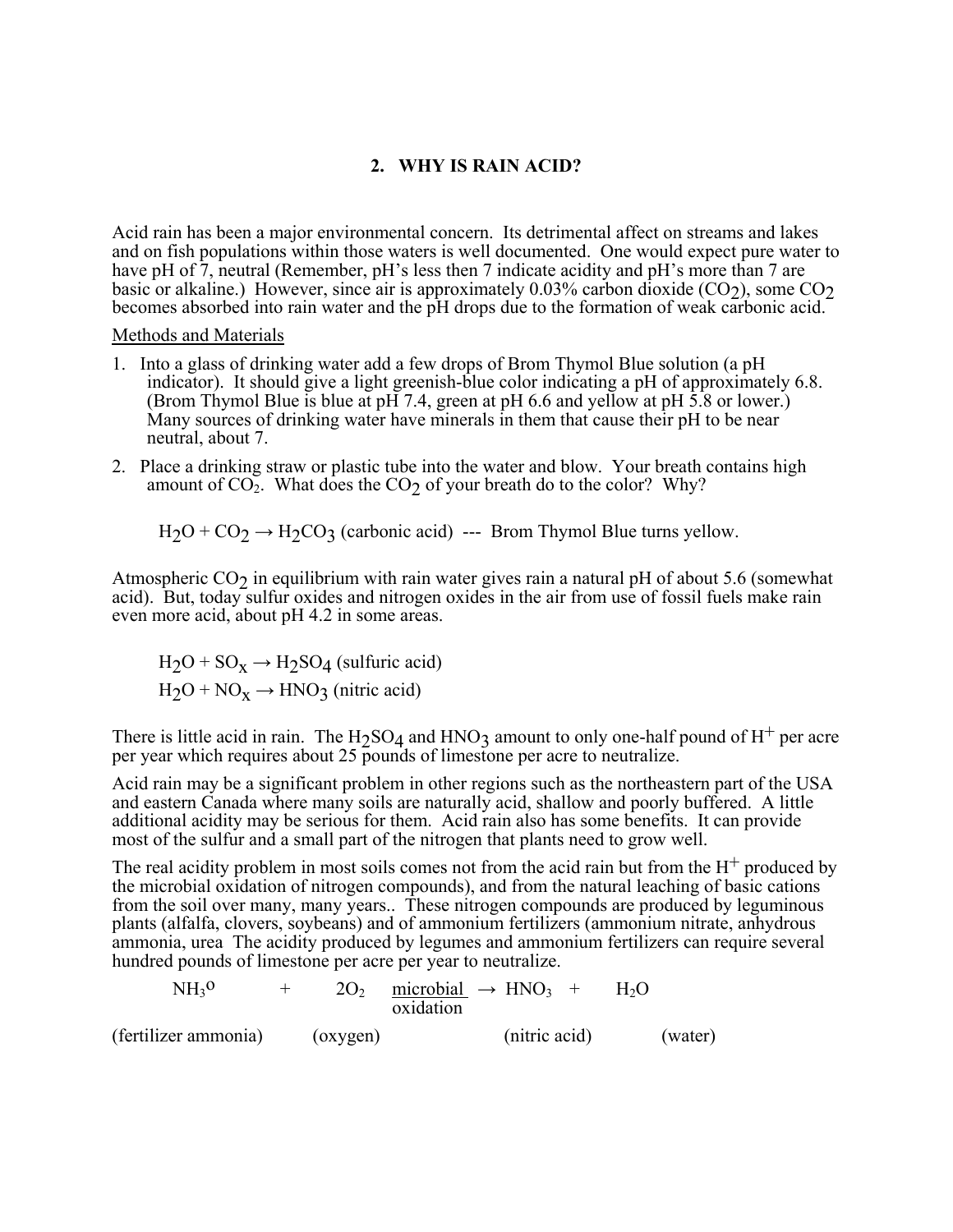# **3. TESTING SOILS FOR ALUMINUM TOXICITY**

One of the most serious problems of acid soils is too much soluble aluminum. It is a problem in many humid and sub-humid temperate and tropical areas of the world. However, toxicity of aluminum to plants does not occur in all acid soils. This procedure describes a test for aluminum toxicity by bioassay. That is, we let plants tell us if the soil is toxic or not. Aluminum toxicity is indicated by a lack of root hairs and by the presence of short roots. (This same procedure can be used to test for the presence of other toxic substances, such as herbicides that inhibit root growth.)

Materials and Procedure

- 1. Find a good surface soil with a pH of at least 6. It will serve as a non-toxic control.
- 2. Collect some acid soils. Usually subsoils (below 12") are the most acid. The soils selected should be pH 5 or less. About half of the soils below pH 5 that we have tested exhibit aluminum toxicity.
- 3. On day 1, moisten the soils using a spray bottle and hand mix until each soil is moist enough for good plant growth but not muddy or puddled. Seal each soil in a plastic bag to allow moisture to equilibrate.
- 4. Also on day one, roll seeds of wheat, sorghum, or corn into wet paper towels and place them into a plastic bag and partially close opening in bag but do not seal it. Store in a warm place for about two days to germinate.
- 5. On day 3, place the soil in paper or plastic cups and plant five uniform, newly-germinated seeds in each (select seeds that have roots only a few millimeters long). Cover seeds with additional soil of the same type. Cover each cup with plastic held in place by a rubber band to keep the moisture from escaping. Set in a warm (about  $25^{\circ}$ C) place. Light is not necessary.
- 6. On day 5, dump plants out and look at the roots. Look for root hairs. Roots that hold soil have many root hairs. Absence of root hairs, the first sign of aluminum toxicity, results in clean roots with no soil adhering. More severe toxicity shortens the roots. Measure and compare root lengths between plants grown in the control soil and those grown in your acid soils. Calculate percent relative root length (%RRL):

average root length in acid soil ----------------------------------------- X 100 = % RRL average root length in control soil

7. Interpret your results. A % RRL value of 75% or less means the roots elongated only 3/4th as fast in the toxic soil and indicates the acid soil has rather severe aluminum toxicity. Values greater then 75%, but less than 90%, indicate less toxicity, but if root hairs are absent there may be reduced nutrient uptake. Values greater than 90% indicate little or no toxicity. Occasionally, the natural variability in seed may cause the roots to grow somewhat better in the acid soil than in the check soil.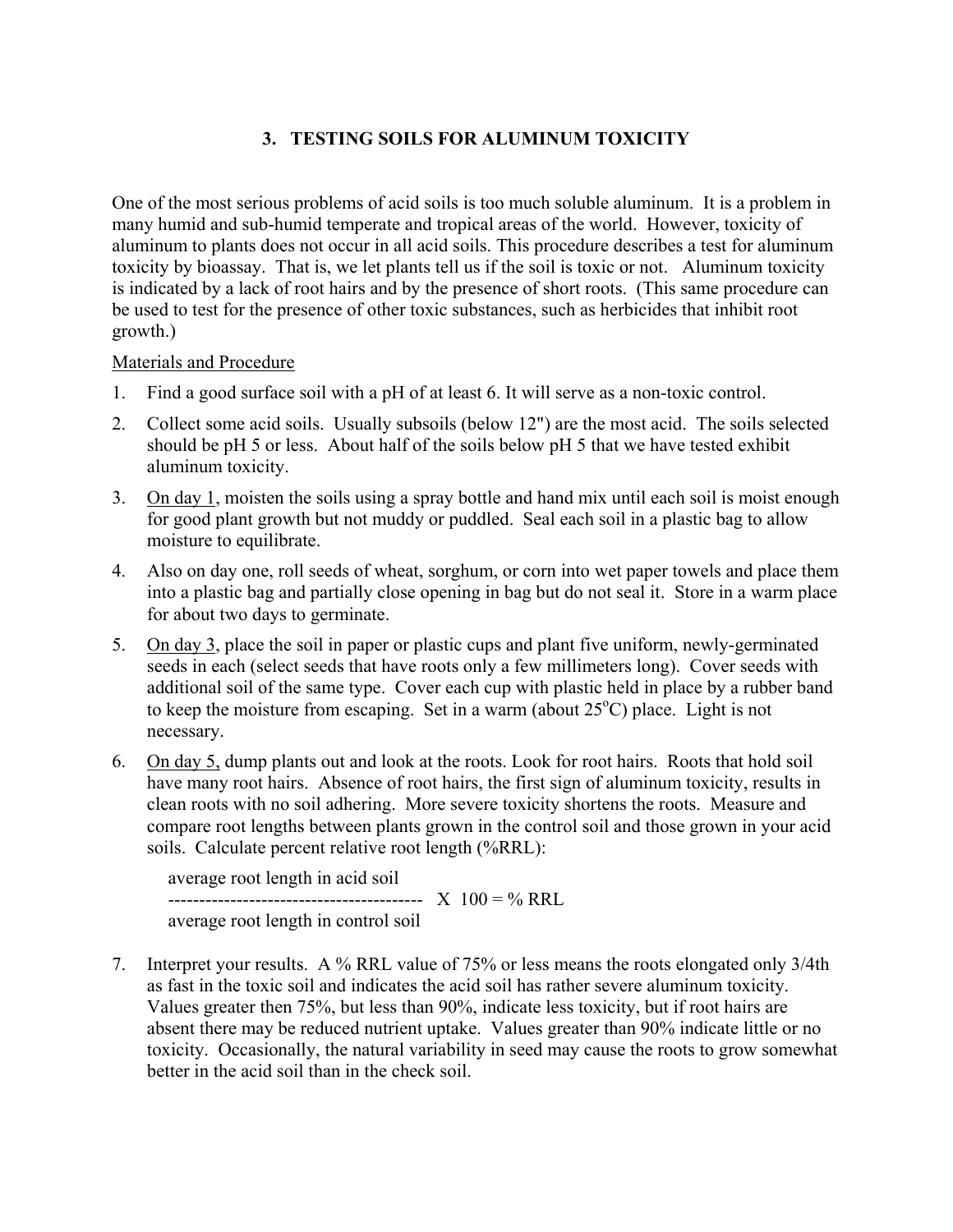One can add a gram of powdered CaCO<sub>3</sub> per 100 grams of soil to lime the soil, and repeat the experiment to see if liming eliminates the toxicity from the acid soil.

References:

Hill, P. R., J. L. Ahlrichs, and G. Ejeta. 1989. Rapid evaluation of sorghum for aluminum tolerance. Plant and Soil 114:85-90.

Karr, M. C., J. Coutinho, and J. L. Ahlrichs. 1984. Determination of aluminum toxicity in Indiana soils by petri dish bioassay. Indiana Acad. Sci. 93:405-411.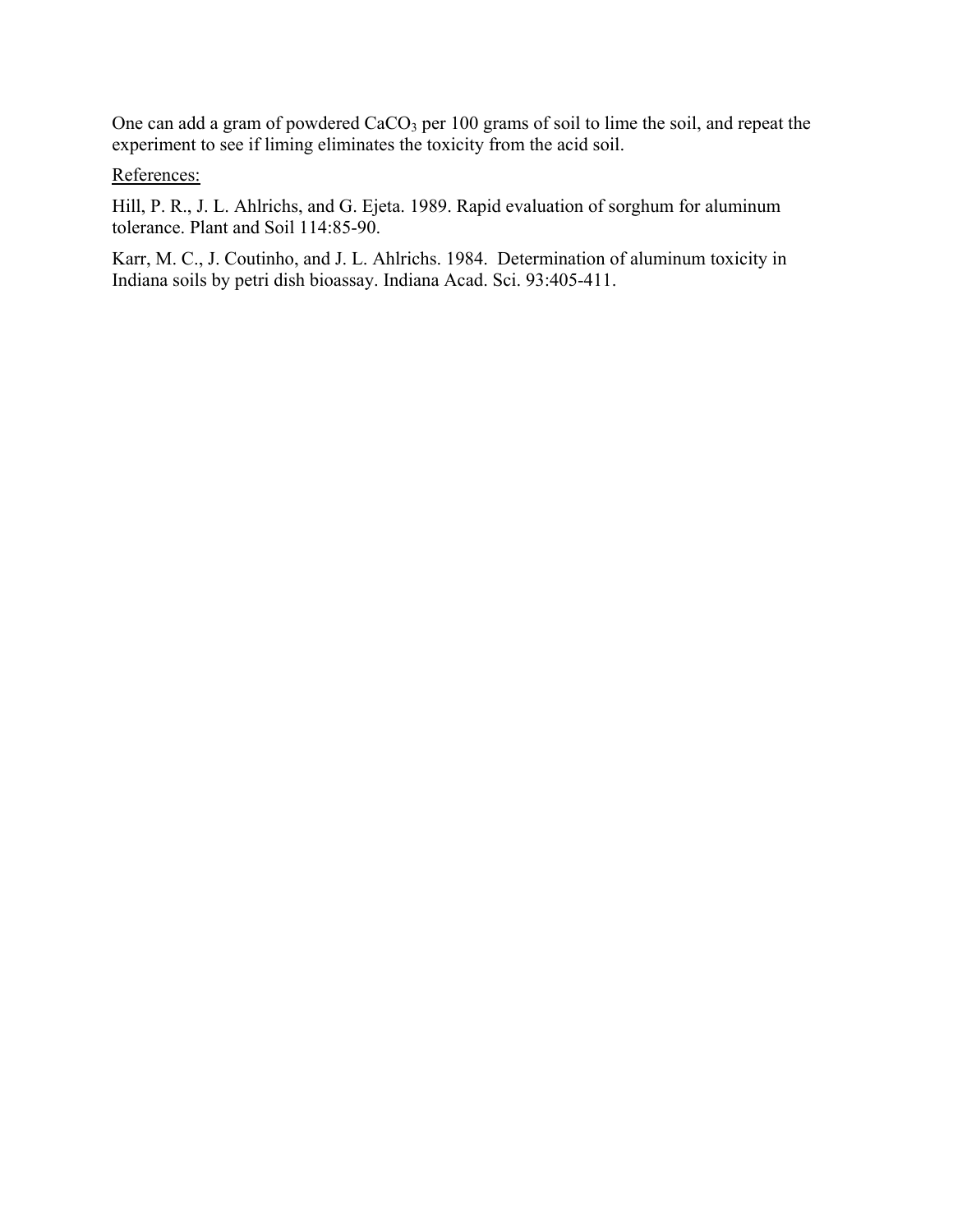# **4. SOIL HAS A CHARGE**

How does soil keep fertilizers and pesticides from leaching out of the surface soil where they are needed? Soil behaves as an ion exchange column. This means that soil has a charge and can attract chemicals (ions) that have the opposite charge. Let's determine if soil has a positive or a negative charge.

## Materials and Methods:

A 6 volt battery, some copper wire, and a clay-water slurry will be used in this experiment. The clay can be purchased from the Purdue Agronomy Club, Department of Agronomy, 1150 Lilly Hall, Purdue University, West Lafayette, Indiana 47907.

- 1. Cut two lengths of copper wire about 8 inches long.
- 2. Attach one copper wire to the positive pole of the battery and attach the second copper wire to the negative pole. Be sure that the insulation is off the wire at the points of contact to the battery and in the clay slurry. (Any size battery will do, but a higher voltage battery works faster and better).
- 3. Place the ends of the wires in a flask or cup filled to the top with clay which has been mixed with water to the consistency of glue. If you decide not to use the clay supplied by the Purdue Agronomy Club make sure you use the stickiest clay you can find. An alternative to the clay could be a surface soil high in organic matter and clay.
- 4. After 10 minutes check to see whether the clay particles have moved to the wire attached to the positive or negative pole. Remember, unlike charges are attracted to each other. (Organic matter has the same charge as clay).
- 5. These ions are commonly added from limestone, fertilizers and acid rain to garden and farm soils:

| $H^+$             | Hydrogen  |
|-------------------|-----------|
| $NH4+$            | Ammonium  |
| NO <sub>3</sub>   | Nitrate   |
| $K^+$             | Potassium |
| $Cl^2$            | Chloride  |
| $\mathrm{Ca}^{+}$ | Calcium   |
| $Mg^{++}$         | Magnesium |
| $\mathrm{SO}_4^-$ | Sulfate   |
|                   | Manganese |
|                   |           |

Based on the results of the above demonstration, put a check behind those plant nutrient ions in the list above that will attach to the charge sites (exchange sites) on the soil. These ions will not leach out of the soil or will do so only very slowly.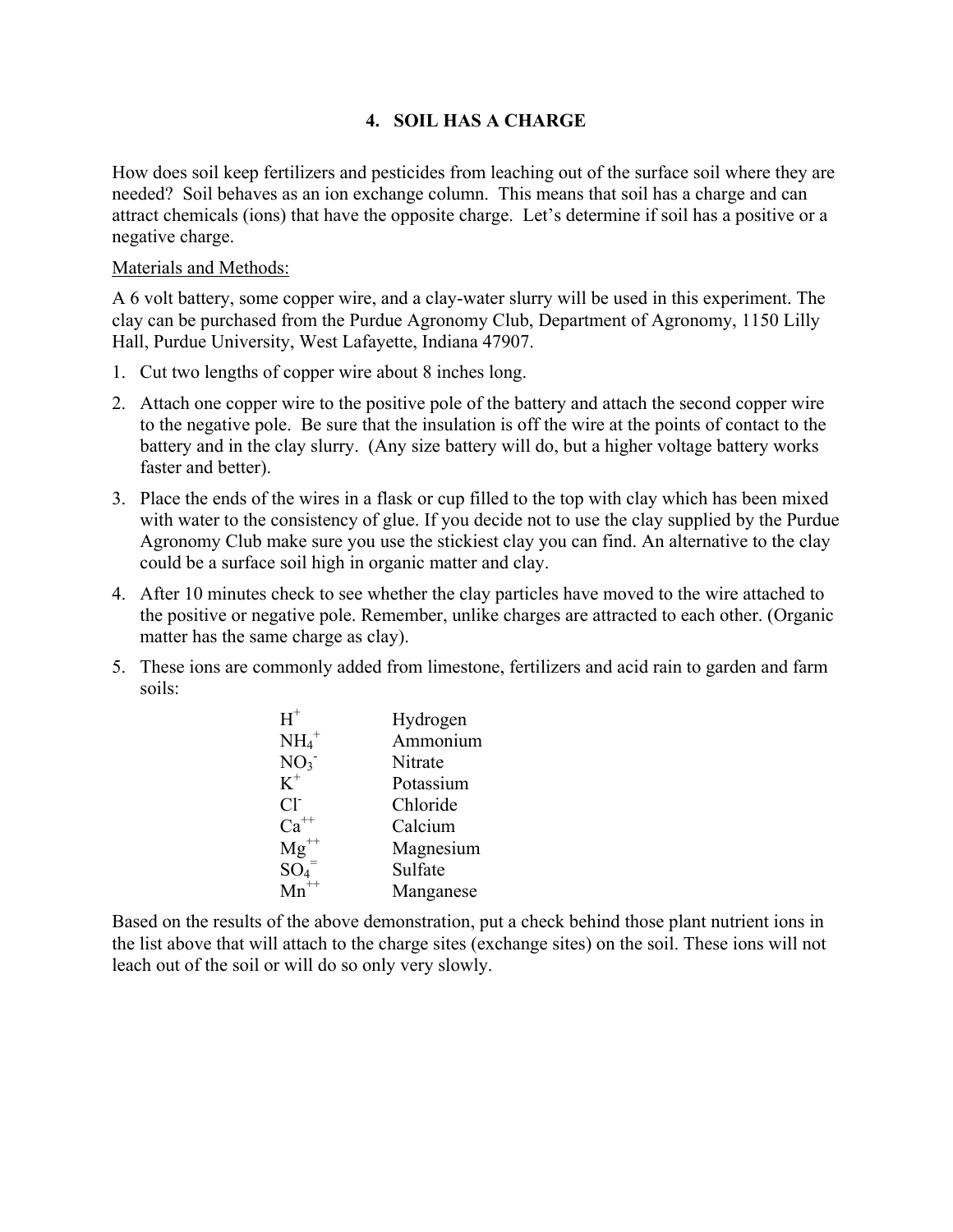# **5. CHEMICAL MOVEMENT IN SOILS**

Soils can do an excellent job of adsorbing many chemicals that are added to the surface or incorporated into the soil. However, not all chemicals are retained by the soil. Some chemicals move with the rain water that passes through the soil and thus, can contaminate ground water. As an example, when nitrate  $(NO_3^-)$  is added to the soil in fertilizers, or through wastes from septic systems or land disposal of manure it has the potential to move through the soil if not intercepted by plant roots or denitrified (returned to the air) by bacteria. If high concentrations reach the ground water, it can present a health hazard. Problems of nitrate movement into ground water are most serious in regions of sandy soils with shallow water tables in rainy seasons or when irrigation is used. Current evidence indicates that  $NO<sub>3</sub>$  is sometimes found in wells that are shallow and close to animal feeding lots, fertilizer dealerships, or home septic systems.

Why does nitrate  $(NO<sub>3</sub>)$  move in soil and ammonium  $(NH<sub>4</sub><sup>+</sup>)$ , another form of nitrogen in soil, not move. Let's conduct an experiment using a blue dye (methylene blue) which has a positive charge like ammonium and a reddish-orange dye (eosine red) that has a negative charge like nitrate.

### Materials and Methods:

This demonstration uses colored organic dyes (one positively charged and the other negatively charged) to illustrate what happens when water soluble chemicals of different charge are placed in soil.

- 1. Use three glass tubes (columns) about 1 in (2.5 cm) in diameter and 10 in. (25 cm) long. (Size of tubes is not critical.)
- 2. Place a one-hole rubber stopper in the end of each tube with glass wool or cotton covering the hole on the inside.
- 3. Fill the tubes about 2/3 full with a loam or sandy loam surface soil and support the tubes in a rack.
- 4. Place a clear container below each column to collect solution passing through the soil.
- 5. In the first column of soil pour dilute methylene blue dye solution, it has a positive charge like ammonium, NH<sub>4</sub><sup>+</sup>. (Dissolve approximately 1 gram of the organic dye in 1 liter of water to make the methylene blue solution.)
- 6. Into the second column pour a dilute eosine red solution, it has a negative charge like  $NO<sub>3</sub>$ . (Dissolve approximately 1 gram of the organic dye in 1 liter of water to make the eosine red solution.)

7. Into the third soil column pour a mixed solution of the methylene blue and the eosine red.

# Questions:

- 1. Does the blue or red solution come through the soil into the containers below?
- 2. Can you explain why the red dye moves through the soil and the blue dye is retained by the soil? (If you have not done the "Soil has a Charge" experiment in this brochure, you may want to conduct that experiment to help explain the results of this demonstration.)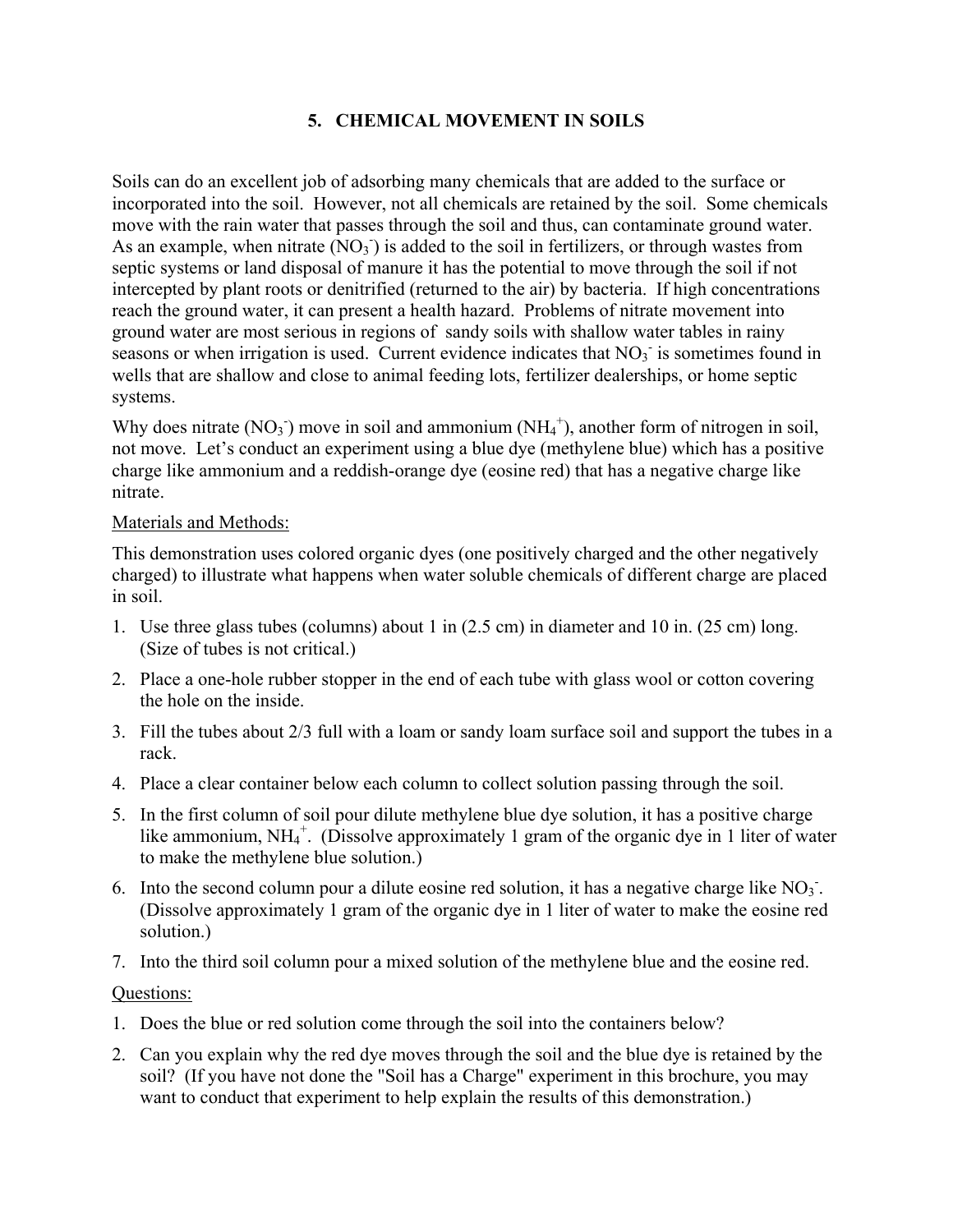# **6. NITRATES OR NITRITES IN WATER OR FOOD**

Nitrogen is a key nutrient in plant growth. Nitrogen gas  $(N_2)$  makes up about 80% of the air we breath and ammonium  $(NH_4^+)$  and ammonia  $(NH_3)$  are commonly used in fertilizers. Nitrite  $(NO<sub>2</sub>)$  is used as a preservative in foods especially cured meats, nitrates  $(NO<sub>3</sub>)$  are common in soils, and organic nitrogen makes up enzymes, amino acids, and protein type materials in plants and animals.

Nitrate nitrogen is soluble and mobile in soils and may leach and contaminate groundwater or surface water. Normal water would be expected to contain some  $(NO<sub>3</sub>)$ . In the United States the Environmental Protection Agency (EPA) has set 45 mg  $NO<sub>3</sub>/L$  (or 10 mg N/L in the nitrate form) as the maximum acceptable level for drinking water. Excess  $(NO<sub>3</sub>)$  in drinking water most often comes from leaching, excessive use of nitrogen, ineffective management of manure from concentrated livestock production facilities and septic systems.

While we normally eat  $NO_3$  in our food, new babies cannot tolerate high levels of  $NO_3$  during their first few days after birth. Methemoglobinemia, also called blue baby syndrome, occurs when certain bacteria in the stomachs of young animals and human infants convert ingested  $NO<sub>3</sub>$ . to  $NO<sub>2</sub>$  (Brady and Weil, 1999). The  $NO<sub>2</sub>$  interferes with the ability of the blood to carry oxygen to body cells. Unoxygenated blood is not red, hence the name blue baby syndrome.

# Materials and Methods:

It is easy to test for  $NO<sub>2</sub><sup>-</sup>$  (nitrites) and  $NO<sub>3</sub><sup>-</sup>$  (nitrates) with a simple strip test. The plastic test strip has two pads on it. The zone at the very end indicates both " $NO<sub>2</sub>$ " and  $NO<sub>3</sub>$ ", while the other only reacts to "NO<sub>2</sub>". In the reaction NO<sub>3</sub> is reduced to NO<sub>2</sub> by a reducing agent. The NO<sub>2</sub> reacts with N-[1-napthyl] ethylenediamine to form a red-violet azo dye.

The NO<sub>3</sub> test is ideal for regular checks of drinking water, groundwater, surface waters, processed water, and wastewater. Test strips and the calibration chart can be obtained from Curtis Matheson Scientific Inc., 1225 N. Michael Dr. WoodDale, Il 60191. Order catalog no. 10020-1, EM Nitrate (NO<sub>3</sub><sup>)</sup> Test, \$24.60 per 100 strips.

# Nitrates

- A. In Water
	- 1. Remove a test strip from the tube.
	- 2. Dip the test strip into the solution to be tested for 1 second. Be sure both pads are wetted.
	- 3. Remove the test strip, shake off the excess liquid, and after one-minute compare the color of the pad with the color scale on the container.

(If the pad at the very end turns red-violet and the other pad does not that means we have nitrates but no nitrites.)

- B. In Soil
	- 1. Thoroughly mix a sample of soil with the same quantity of distilled water and filter if necessary. (10 grams of soil with 10 milliliters of water).
	- 2. Remove a test strip from the tube.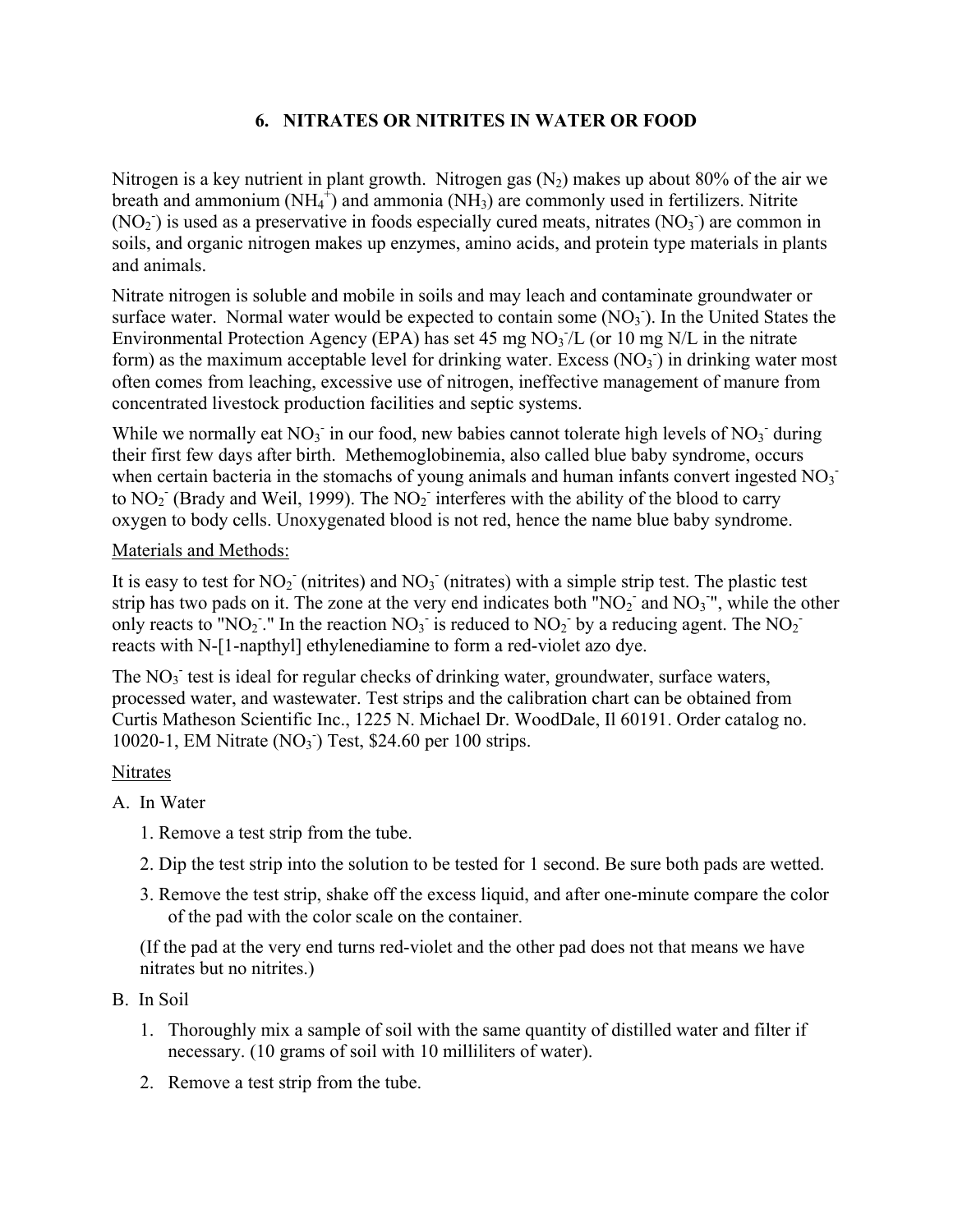- 3. Dip the test strip into the solution to be tested for 1 second such that the pads are both wetted.
- 4. Remove the test strip, shake off any excess water, and after 1 minute compare the color of the pad with the color chart on the container.

# Nitrites

Your spittle always contains  $NO<sub>2</sub>$  produced by your digestive system but no  $NO<sub>3</sub>$ .

- 1. Put some spittle on your finger and touch both pads to it.
- 2. Both pads test for  $NO<sub>2</sub>$  and should become equally colored.

# References:

Brady, N.C., and R.R. Weil. 1999. The nature and properties of soil. 12th Edition. Prentice-Hall, Inc. Upper Saddle River, New Jersey, 07458.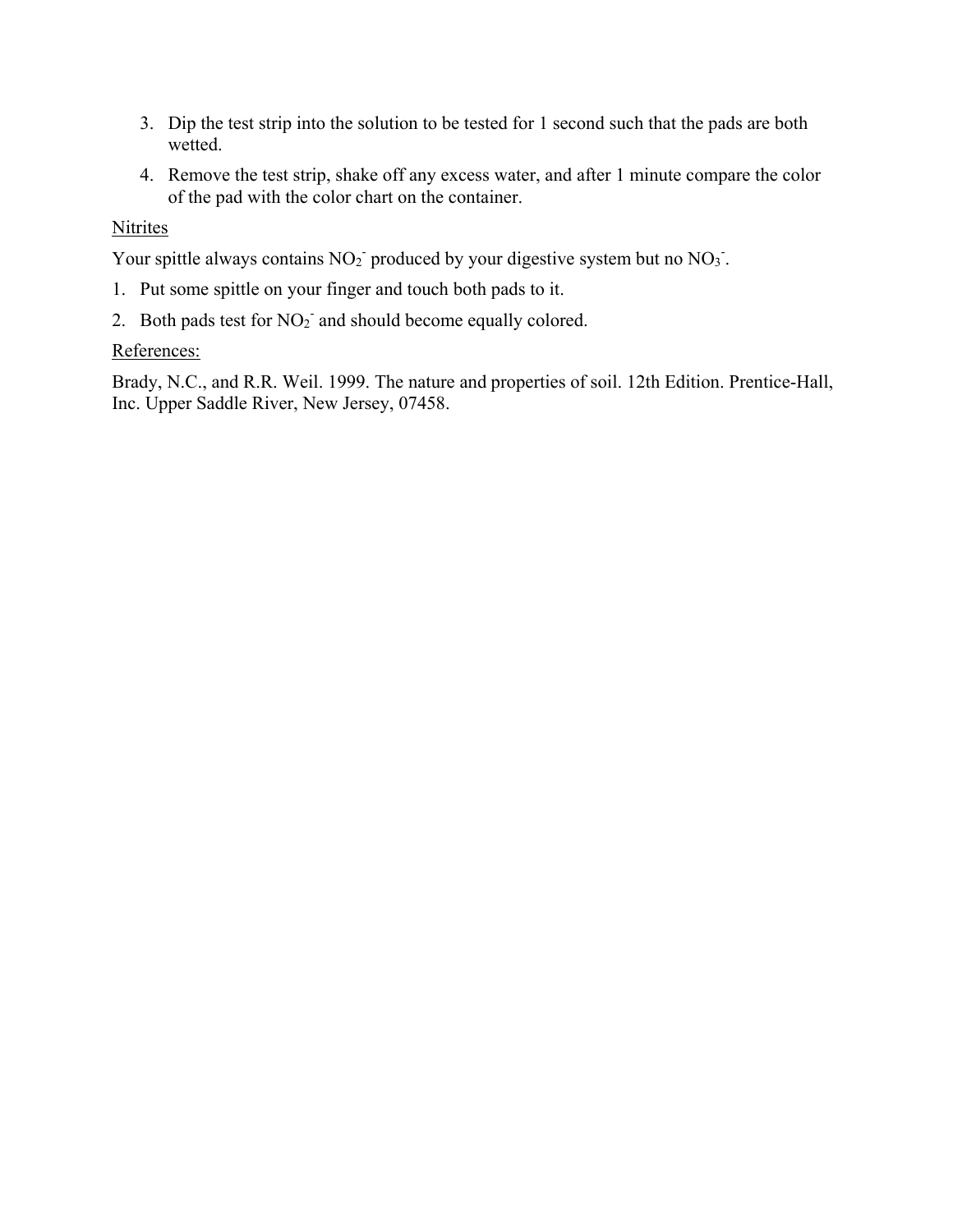# **7. EXPOSING A RAINBOW OF COLORS: HOW CHROMATOGRAPHY WORKS!**

The rate with which chemicals move through the soil is dependent on the chemistry of the compound applied, the strength of the interaction between the soil and the compound, and the flow of the water through the soil. The soil acts as a column that that holds chemicals with varying degrees of strength. As water passes through the soil some compounds are held in the surface of the soil and others move rapidly through.

We can illustrate how compounds can be separated into individual components by observing what happens when water interacts with a black line placed on a piece of filter paper.

#### Methods and Materials

1. Take a filter paper disk (approximately 3 inches in diameter) and place a straight black line on the paper approximately one-third of the distance from the edge. Be sure to use a marker with water-soluble ink. See diagram below:



- 2. Take the edge of the filter paper at "A" and roll the paper back. Do the same with the filter paper edge at "B." Staple or paper clip these two edges together. You now have a modified tube.
- 3. Place the edge of the paper at "C" into a beaker of water. Be certain that the water level is below the ink line. (Deionized or distilled water is preferred, but not required.)
- 4. Watch the water rise on the filter paper by capillary action. As it moves past the line, note how the colors that compose black separate into the colors of the rainbow.

### Explanation

The black line on the filter paper is composed of many colors. However, each color has a different degree of solubility in water and in its attraction for the filter paper. Thus, as the water rises, each color can be seen separately. The process of separating chemicals by using a support medium (the filter paper) and a separating solution (water) is called chromatography. Police investigators use chromatography to reveal new evidence and scientists use the technique to discover new compounds for medicines or for isolating genetic material. In nature, soil behaves as a chromatography column. As compounds are added to the surface of the soil, they move at different rates through the soil depending on their solubility in rainwater and their attraction for the soil particles.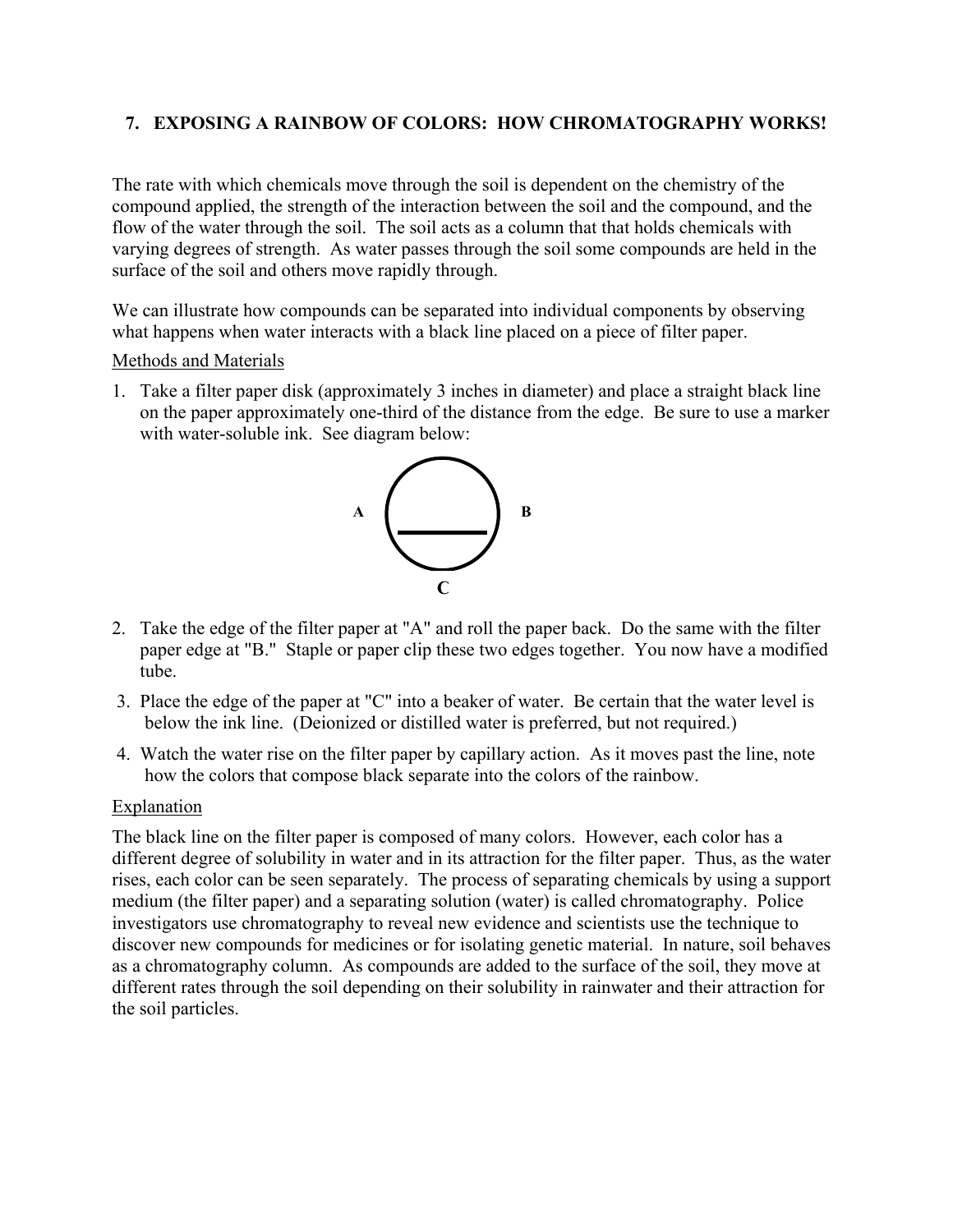# **8. SOIL COLORS**

Color is an indicator of many soil characteristics. Organic matter from the decay of plants and animals causes soils to be dark in color, even black, if enough is present. Iron compounds provide most of the red, brown, and yellow colors in soils. The presence of these colors indicates good aeration or good soil drainage. Poorly drained (poorly aerated) soils have dull colors, grey and blacks, whereas those that have good drainage have brighter colors of iron in its oxidized state, Fe<sup>3+</sup>. This characteristic allows soil scientists to predict which soils are normally wet even when observed in a dry period. This is helpful in selecting locations for homes, other buildings, or waste disposal sites.

You can demonstrate this change in color when soil organisms can't get  $O<sub>2</sub>$  from the air and begin to reduce iron, causing it to lose its bright color. Follow these procedures to cause a red or brown soil to turn grey.

## Materials and Methods

- 1. Place about an inch of red, brown or tan subsoil into each of two bottles or flasks. Add enough water to cover the soil about one inch deep.
- 2. Seal the first flask by snapping a balloon over the bottle top. This soil has been made anaerobic (oxygen supply eliminated) but it has no energy source for the anaerobic organisms.
- 3. Add 1/4 teaspoon (1.0 ml) sugar to the second flask (you may wish to do another bottle substituting a teaspoon of finely ground alfalfa meal) as energy and carbon supply for the microorganisms. Also add a small pinch of a poorly drained soil (this serves to inoculate the system with plenty of anaerobic organisms). Seal it with a balloon snapped over the bottle top and set both bottles in a warm place.
- 4. Place a teaspoon of dark topsoil in a ceramic crucible and heat over an open flame until it stops smoking. It is okay to heat until the crucible glows red. Do this on several soils of different color.

# Observations and Expected Results

- 1. Bottle one will probably not change or change very slowly because the subsoil material usually does not contain enough organic matter (energy source) for the microbes.
- 2. The anaerobic microbes will begin to work in bottle 2. After a few days you can see the bubbles of  $CO<sub>2</sub>$  rising in the water; also the balloon may begin to fill with gas.
- 3. After 10 days the soil in bottle 2 should have turned grey (reduced) or at least begun to do so. This is what happens in water logged soils especially when there is enough food for the organisms. It is why the subsoil of "poorly drained" soils is grey and why "somewhat poorly drained" soils have grey mottles, or splotches of grey.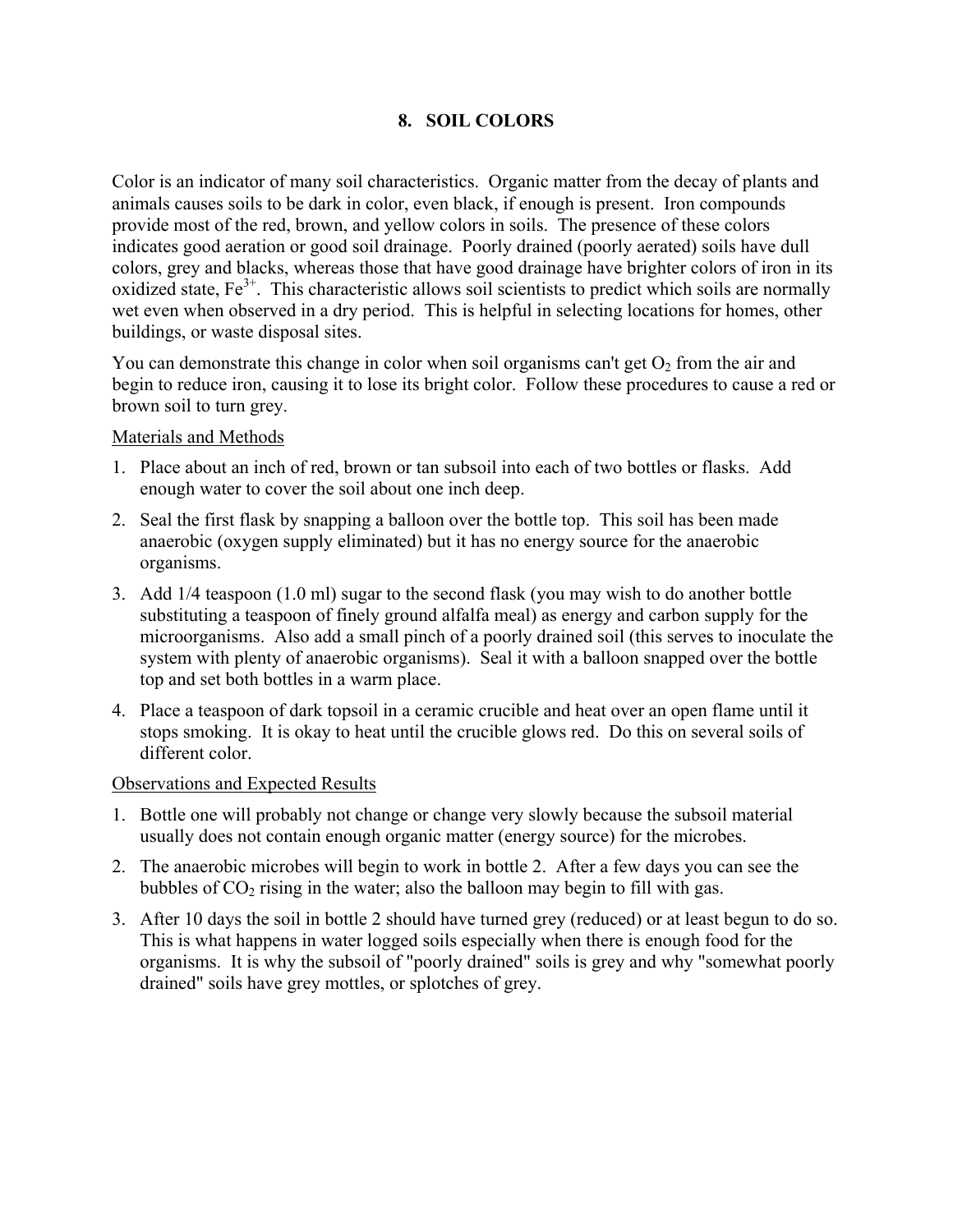- 4. When you open the flask with the grey soil it will probably have a bad odor from the organic acids formed by anaerobic decomposition. Pour the water off into a bottle and let it stand with a lid on loosely to allow oxygen to enter. This water will contain some of the iron reduced by the organisms because reduced iron is more soluble in water than the oxidized iron. After a few days the Fe<sup>2+</sup> in the water as FeO should form  $Fe^{3+}$  as Fe<sub>2</sub>O<sub>3</sub> which is red and quite insoluble. Red and brown iron concretions in soil form when reduced  $(Fe^{2+})$  iron in solution moves to a zone with more oxygen and accumulates in the oxidized,  $(Fe<sup>3+</sup>)$  form as  $Fe<sub>2</sub>O<sub>3</sub>$ .
- 5. The soils you heated to a high temperature in the air will have the organic matter burned away. The black color in surface soils is mostly from organic matter (humus). Burning the humus from soils by heating them red hot over a flame or on a stove will reveal the iron color (tan, yellow, brown, or red) that was hidden by the humus.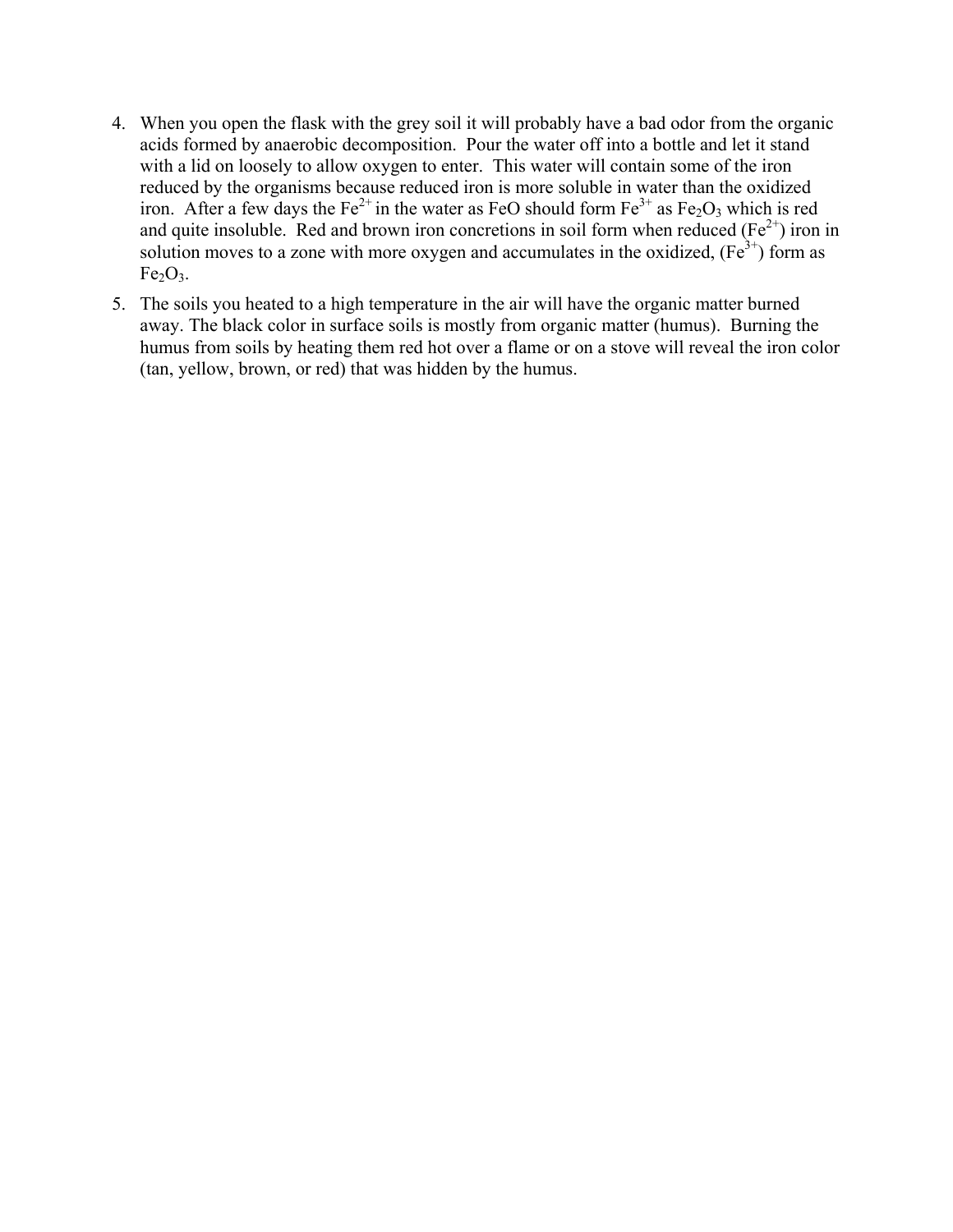# **9. CLAY PROPERTIES**

Clays are very important in agriculture and in a wide variety of other applications including such things as manufacture of ceramics and sealing ponds or waste sites. This exercise demonstrates one of the important properties of clays, their ability to absorb water and expand to many times their volume. This characteristic of clays is valuable when used to seal a basement wall or the bottom of a water reservoir, but it causes problems when clayey soils expand and push against walls or other structures.

## Materials

Flat open dishes such as petri dishes. Paper cups, 4-6 oz. Graduated cylinder for measuring water volumes. Mixer such as a food blender or a milkshake blender. Clays: montmorillonite and kaolinite $<sup>1</sup>$ </sup>

# Methods

Three techniques can be used to show differences in clay expansion as it is wetted.

- 1. Place a tablespoon (about 30 ml) of dry montmorillonite into one paper cup and a similar amount of kaolinite into another. Add water to each in about 25 ml increments and stir vigorously. Record the amount of water used and continue to add water and stir until the suspension of clay and water flows easily like thick soup or oil. You should note a big difference in the amount of water the clays absorb before they flow as liquids.
- 2. Start the blender stirring with 500 ml of water in it. Add two tablespoons (60 cc) of kaolinite to the water. Observe that the resulting suspension of clay and water is liquid. After cleaning the blender begin again with 500 ml of water and this time add two tablespoons of montmorillonite clay, but add it slowly, sprinkling in a few cc at a time. Continue this until the blender begins to slow or choke down or until all the clay is used. You should note that one of the clays absorbs huge amounts of water and still behaves as a solid or thick liquid. Which clay?
- 3. Prepare a thick paste or slurry of each clay by mixing with water until it behaves as a viscous liquid, just barely flows. Fill two flat, shallow dishes with each of the clay-water mixes. Cover one of each with a lid or plastic wrap and allow the other one to dry in the open air. Note the differences in cracking and the amount of clay left after the water evaporates. Compare the remaining clay with the full dish that has been protected from water loss. Which clay had the greatest reduction in volume as the water evaporated?
- <sup>1)</sup> Montmorillonite and kaolinite clays can be ordered from the Purdue Agronomy Club, Department of Agronomy, 1150 Lilly Hall, Purdue University, West Lafayette, IN 47907-1150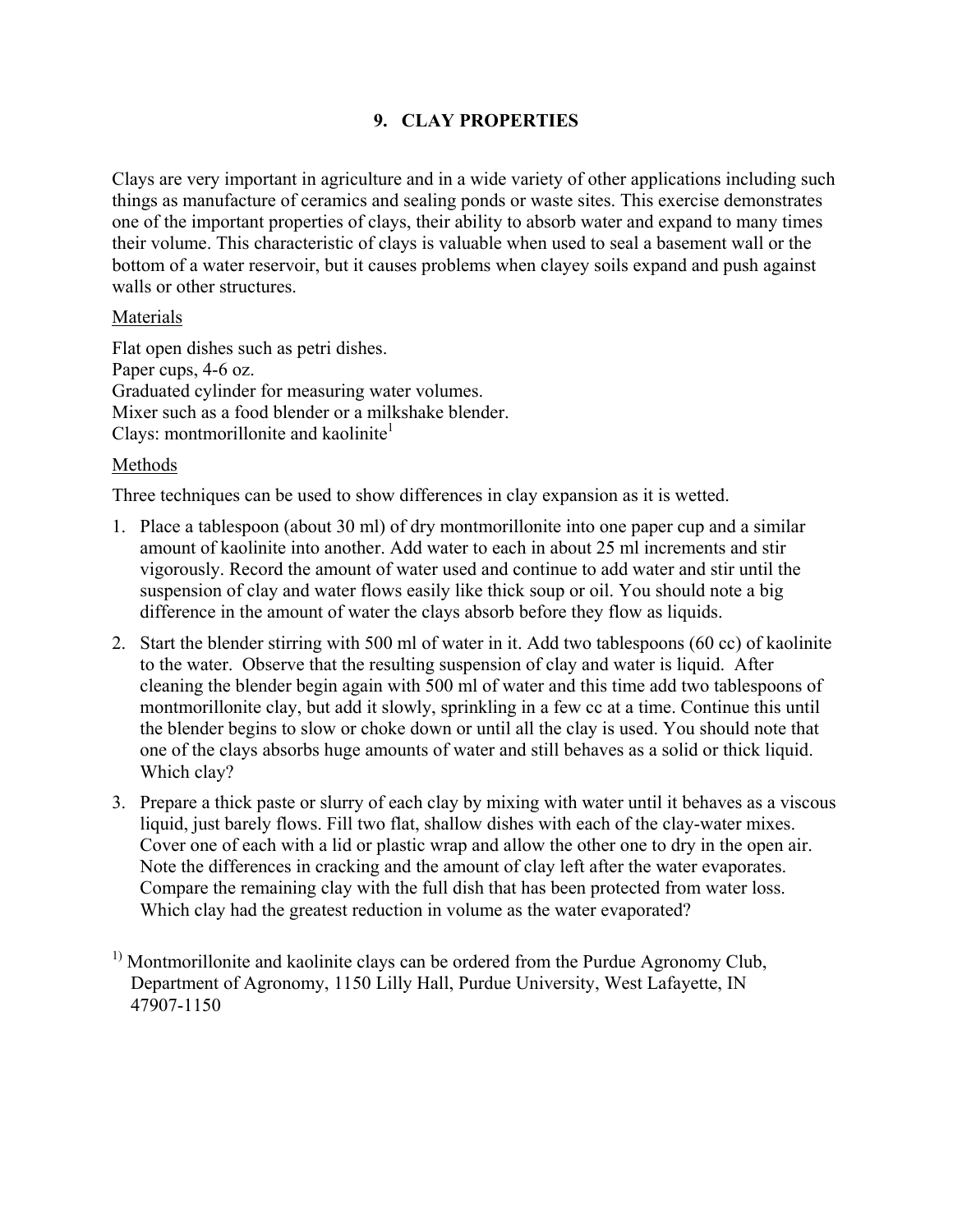# **10. SOIL EROSION**

Erosion, the loosening and movement of soil by wind and water, presents a significant limitation to sustained agricultural production world-wide. Past civilizations have collapsed as their soils, once deep and productive, washed away leaving shallow infertile soil behind. World-wide, during the past 50 years, we have degraded 5 billion acres of land, most of that by wind and water erosion. In the United States about 4.5 billion tons of soil are moved annually by soil erosion.

The effects of erosion are twofold: first, erosion reduces soil productivity by removing soil nutrients, degrading soil structure, and decreasing soil water holding capacity and plant rooting depth. Second, sediment the end product of erosion, is a major source of water pollution. Among the environmental problems caused by sedimentation are the silting-in of stream channels and reservoirs, restricted stream flow that increases flood hazards, and impaired water quality due to sediment transport of nutrients and pesticides. In this experiment you will design a demonstration to illustrate the effect of soil properties on soil erosiveness.

### Materials and Methods:

One of the primary goals of this project is to construct a soil erosion demonstration that provides students with insight into practices that protect the soil and minimize the impact of erosion on water quality.

The procedure used in this demonstration is adopted from Beck (1984). The materials used are easily purchased from any lumber yard or hardware store. The materials list can be found in the section on Construction Materials.

- 1. To assemble the soil erosion display model, lap joints were cut at each end of the four pieces of lumber stock with dimensions  $2 \times 4 \times 36$  in. These four pieces formed the base. Next, two holes were drilled vertically at each corner through the lap joint so that the  $3/8 \times 2 \frac{1}{2}$  in. carriage bolts could be inserted and secured with the wing nuts to form a sturdy base.
- 2. The four uprights were positioned inside the corners of the assembled base and two horizontal holes were drilled through the base and through each upright. The holes were drilled from the side of the base so that they passed through the 4 in width of the base and then through the 2 in thickness of the upright. Two carriage bolts (3/8 x 6 in with wing nuts were used to secure each of the uprights.
- 3. The two supports for the plastic pipe halves required the cutting of half circles along the upper side of each piece. The cuts were 4 in diameter and spaced evenly across each piece. The top of the front support was secured 14 inches above the bottom of the base by two carriage bolts inserted through each of two horizontally drilled holes in each upright that matched the two holes drilled in each side of the front support. The back support was secured to the back uprights in the same manner, however the top of the back support was positioned 16 inches above the bottom of the base.
- 4. The two supports for the plexiglass tray were secured to the uprights 4 inches below the top of each upright. Two horizontal holes were drilled through the 2 in thickness of each of the uprights and the 2 in thickness of each end of the tray supports. The last eight carriage bolts  $(3/8 \times 4)$  in) and wing nuts were used to fasten these tray supports in place. A diagram of the assembled wooden portion of the display is shown in Figure 1.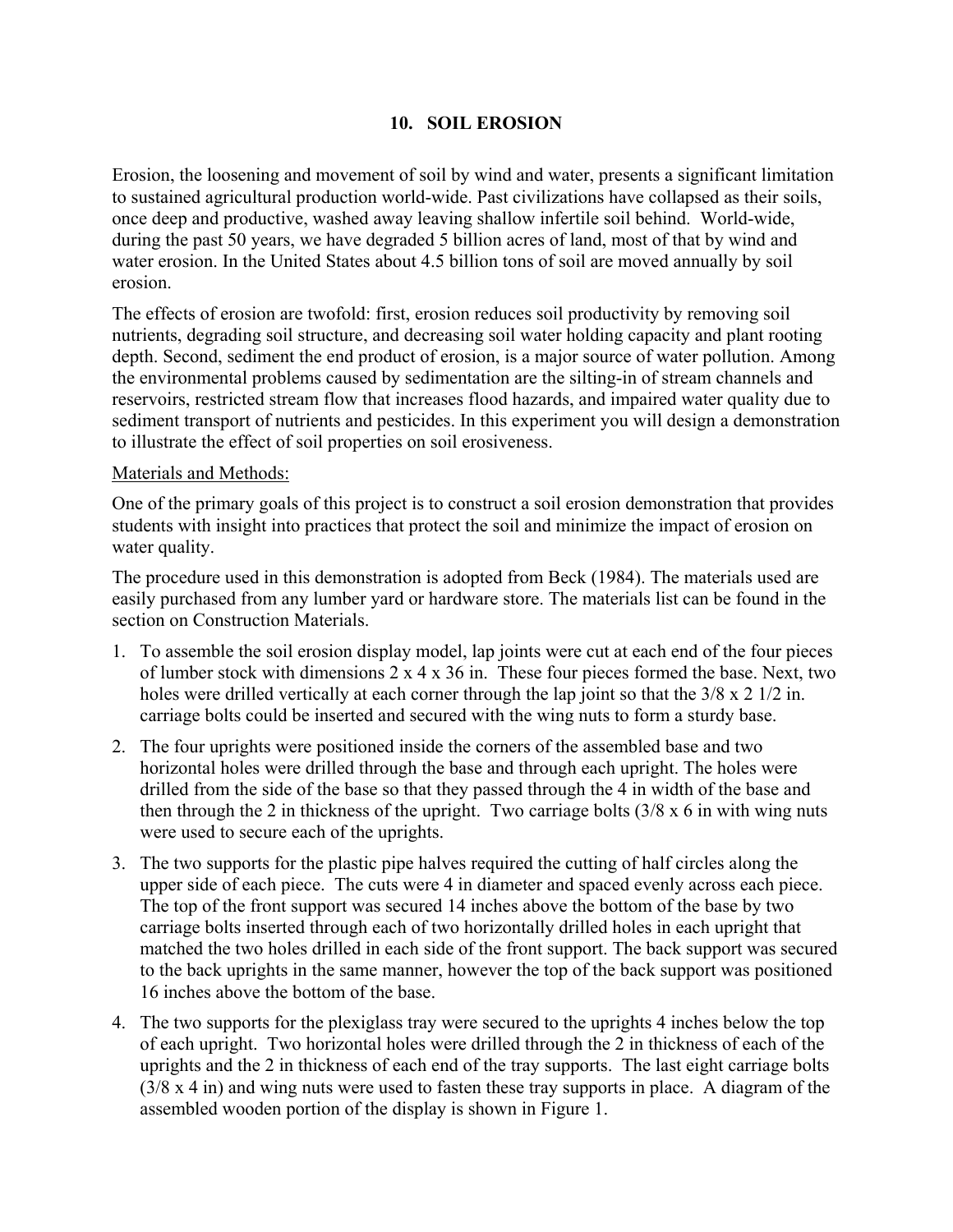- 5. The plexiglass tray was glued together to form a tray  $13 \times 24 \times 4$  in. which rested upon the wooden supports placed 4 from the top of the uprights. Four rows of holes were drilled through the bottom of the plexiglass tray. These fours rows were positioned directly above each of the four plastic pipe halves resting below the plexiglass tray. The holes were slightly smaller then the rubber serum stoppers so that a water tight seal was obtained when the serum stoppers were inserted into the holes. The holes were alternate so that two rows of holes were drilled with 12 holes per row. After the serum stoppers are in place, hypodermic needles should be pushed through the stoppers from the inside of the tray. When water is added to the tray "raindrops" will form when passing through the needles.
- 6. The trays contain soils of varying textures or management practices. For example: Tray 1 sandy texture, Tray 2 - silty texture, Tray 3 - clayey texture, and Tray 4 - a silty textured soil with a thin layer of mulch applied. There are a wide variety of management practices to try such as growing soybeans in the trays under conventional tillage and no till. The possibilities are endless.
- 7. Next "rain" is applied to the soils by adding water to the plexiglass tray.
- 8. Sediment rolling off the trays is collected in buckets at the end of each tray and used to measure soil loss. Observe the amount of sediment removed from each tray and discuss the impacts of these losses on soil management and water quality issues.

For people interested in other techniques for measuring soil erosion I recommend the "Bottle Hyrology:Runoff/Erosion Model" developed by Kevin Fermanich at the University of Wisconsin. Figure 2 is a runoff/erosion model constructed from 4 two-liter plastic soda bottles and at least one bottle cap. For more information about this demonstration contact: Department of Soil Science, University of Wisconsin-Madison, 1525 Observatory Drive, Madison, WI 53706.

# Construction Materials

- 4 2 x 4 x 36 in: Base
- 4 2 x 4 x 30 in: Uprights
- 2 2 x 4 x 28 in: Supports for plastic pipe halves
- 2 2 x 2 x 28 in: Supports for plexiglass tray
- 8 3/8 x 2 1/2 in carriage bolts
- 16 3/8 x 6 in carriage bolts
- 8 3/8 x 4 in carriage bolts
- 32 3/8 wing nuts
- 1 24 x 30 in sheet of plexiglass cut to give 5 pieces:
	- 1 24 x 13 in
	- 2 24 x 4 in
	- 2 13 x 4 in
- 2 4in x 6ft plastic pipe cut in half to make 4 trays
- 48 hypodermic needles 16 gauge
- 48 rubber serum stoppers

# References:

Beck, R.H. 1984. Soil erosion model illustrating the soil erosion process and use of the Universal Soil Loss Equation. J. Agron. Educ. 13:14-18.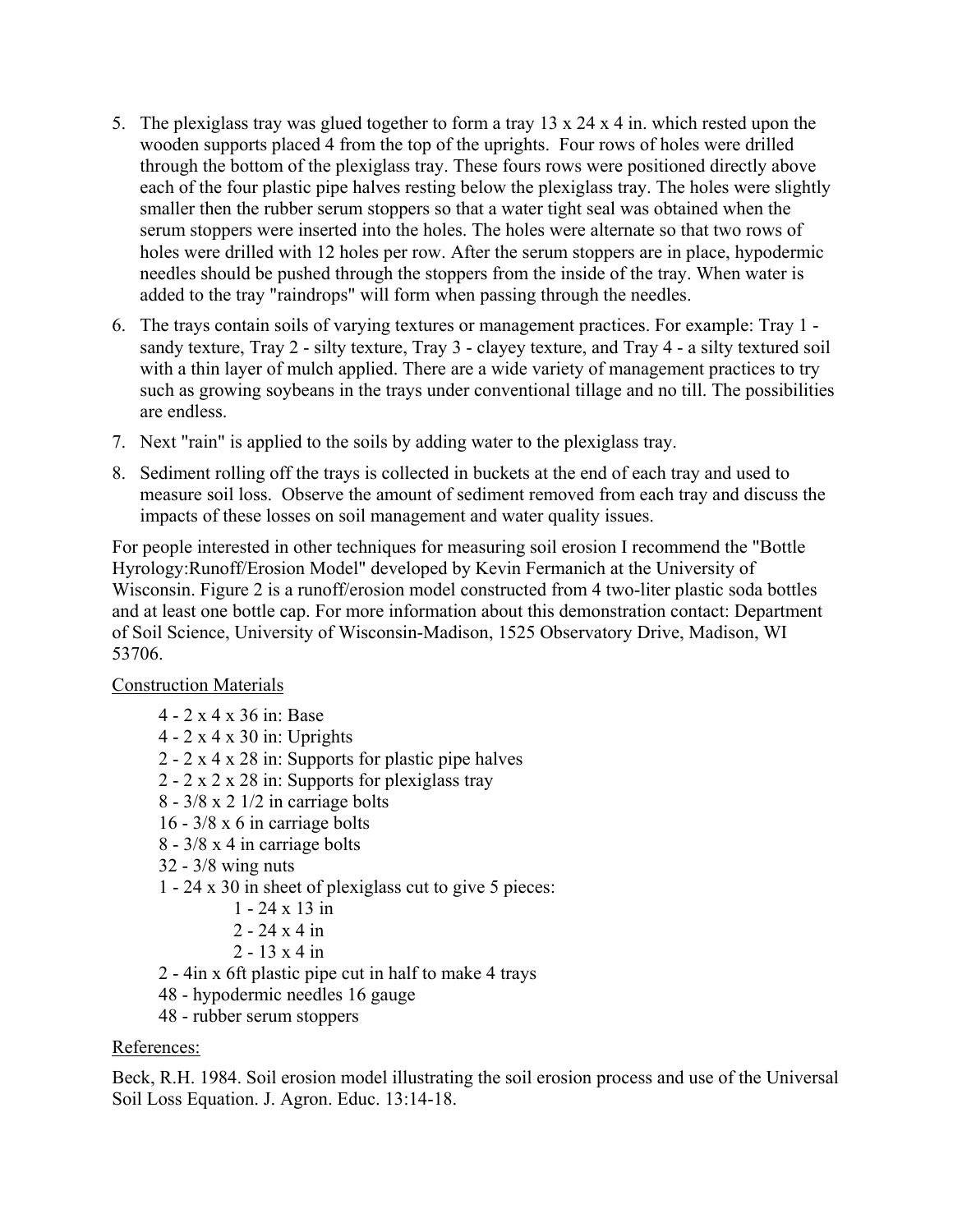# **11. EARTHWORM ACTIVITY AND BIOLOGY**

Earthworms are the most important macroanimal present in the soil. They burrow through the soil eating organic matter and ingesting soil. Earthworms eject large quantities of soil and partially decomposed organic matter that enhances the fertility and productivity of the soil. The holes left behind by earthworms serve to increase the aeration and drainage of the soil. Earthworms multiply rapidly in cool, moist (but not too wet) soils if there is an adequate food supply such as grass clipping, vegetable peelings, and compost.

# **Part 1**: **A study of the ability of worms to penetrate and mix soil.**

# Materials and Methods:

- 1. Find four healthy worms (smaller earthworms are preferable over the large nightcrawlers).
- 2. Obtain a dark colored (high in organic matter) topsoil and a light tan or brown colored subsoil.
- 3. Dry and powder the two soils.
- 4. Fill the bottom 1/2 of a jar with the light colored subsoil and the next 1/4 with dark colored topsoil.
- 5. Mix a small amount of food for the worms into the topsoil grass clippings, leaves, etc.
- 6. Moisten the soil by adding small amounts of water to the top until the wetting front almost reaches the bottom. If your soil was uniformly fine it will wet very slowly. Be careful not to get it overly wet or saturated.
- 7. Drop the worms in and put the lid on loosely (to permit air exchange).
- 8. Worms prefer darkness so make a sleeve of opaque paper or aluminum foil to drop around the jar.
- 9. Check the activity of the worms daily or weekly to see how much soil mixing they do and how many channels they make.
- 10. Later, remove the lid and let the soil dry down for a week or two. Then add water and note how rapidly it enters the soil and wets it to the bottom, in contrast to when you first wetted the soil (earthworms improve infiltration of rain which then reduces runoff and erosion).
- 11. Carefully break the jar to remove the soil as undisturbed as possible (do it with gloves and goggles on so you don't get hurt by the glass). Slice the soil horizontally or carefully break it apart to study the size and number of worm channels.

# **Part 2: Start a worm farm to study worm biology**.

# Materials:

- 1. Find a location with earthworms in the soil a moist, shady spot, by leaf or compost piles.
- 2. Find or make a box at least 6 in. (15 cm) deep x 12 in. (30 cm) x 20 in. (50 cm).
- 3. Fill the box almost full of soil from the location where your worms are found. Dig for extra worms to put in the box, a few dozen would be a good start.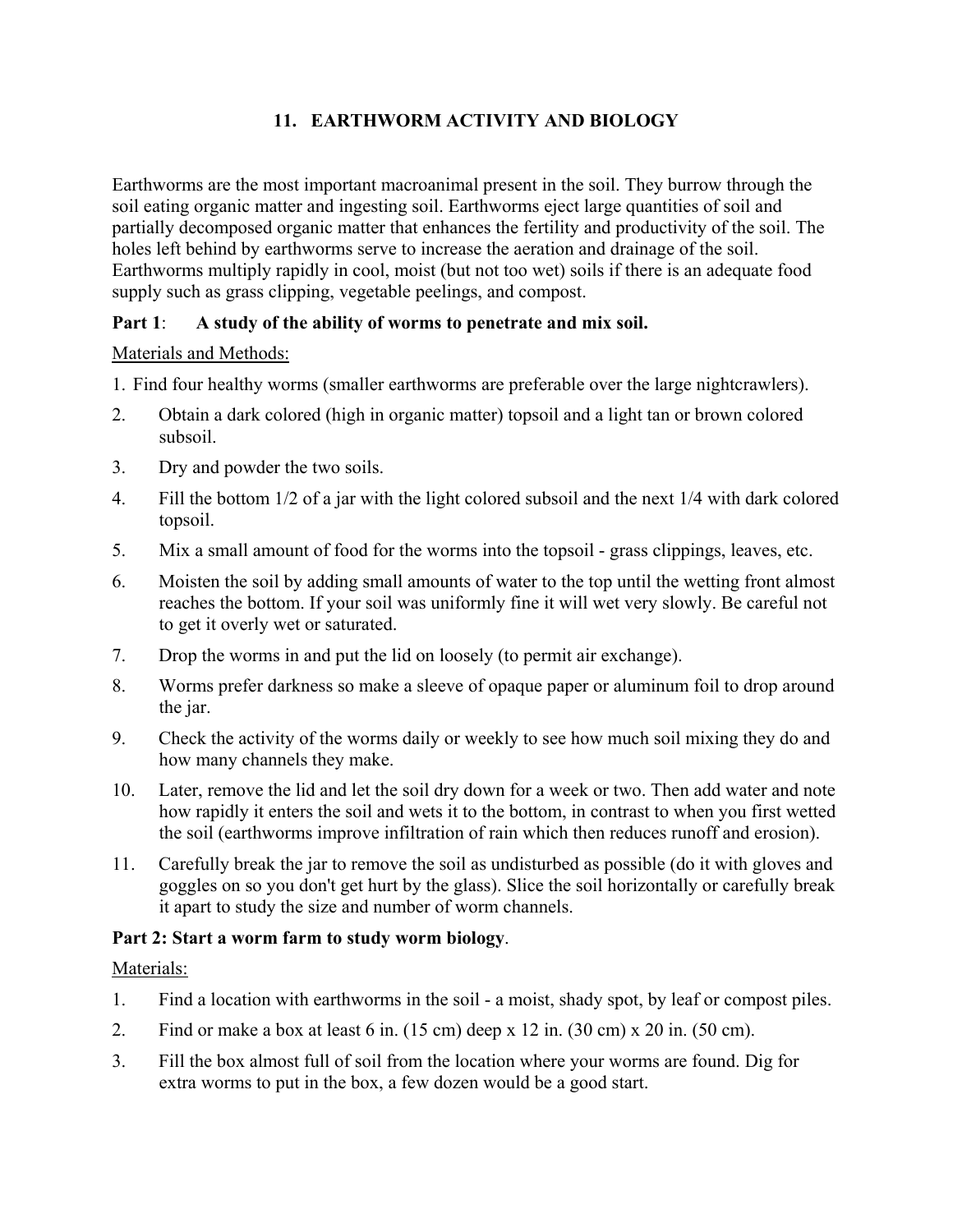- 4. Mix in several handfuls of rotten leaves; compost or similar food and be sure the soil is moist (not wet).
- 5. Cover the soil with a moist cloth and cover the box loosely with a plywood board to reduce evaporation. Put in a shady place.
- 6. Each week lift the cloth and sprinkle a little cornmeal or compost on the soil surface, and remoisten the cloth and the soil surface. You'll soon learn when the soil is too wet or too dry.

## Activities:

1. Harvest worm eggs:

 In 3 or 4 weeks there should be some worm eggs in your box. Egg capsules are lemon colored and about 3 millimeter in diameter. Each 3 or 4 weeks you can dump out the soil onto a newspaper sheet and sift through it to collect the eggs. Collect them carefully on some moist paper in a small container.

2. Watch worms develop:

 You could start a new small breeding box with the eggs. It could be dumped out every few days to find whether the eggs have hatched, how fast the worms grow, etc. Some worm species mature rapidly (about 90 days) while others take nearly a year to mature. The eggs may take 3 weeks to 3 months to hatch, depending on species and conditions. Also worms are hermaphrodites (each worm is both male and female) so all worms produce egg capsules.

*Lumbricus terrestris*, the common "nightcrawler" is a large worm and goes deep into the soil. *Apporectodea tuberculata* and *Apporectodea trapezoides* are smaller, pale pink earthworms that stay near the surface. Which species do you have?

3. The nightcrawler likes deeper soil and surface-feeds taking plant tissue down into its burrow. Fill a large bucket with moist soil and add a few night crawlers. Put 3 or 4 small, separate piles of different residues on the soil surface. Residue should be cut to the same particle size. You might use soybean, corn, oak leaf, or other organic sources. Which residues do the worms prefer? By experimenting with additional foods one may be able to deduce what makes food attractive to a worm.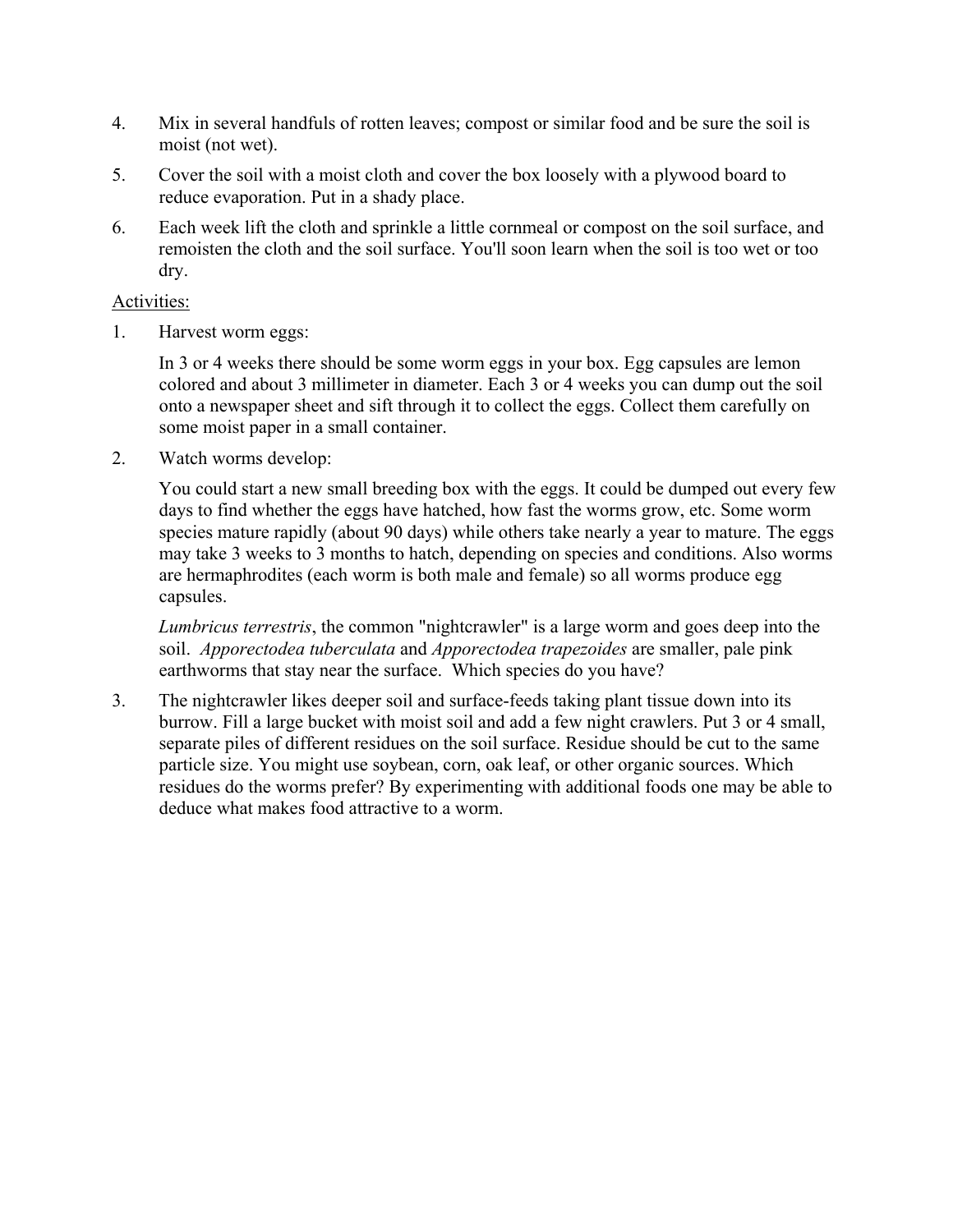# **12. PRESERVING SOIL MONOLITHS AND SPECIMENS IN VINYL PLASTIC**

Soil profile samples (monoliths) are four-foot vertical soil samples taken and preserved in their natural state. They are easy to take especially when vertical soil cuts are available from road cuts, basement excavation, and soil judging contests. Monoliths are excellent for use in night classes, winter schools and all educational occasions when you can't get out to see the soil in situ. A video, V-AY-12 is available from Purdue University on how to take soil monoliths. Contact the Media Distribution Center at (765) 494-6794 for purchase of this video.

Materials and Methods:

- 1. Make trays 1" deep x 4" wide x 46" long of 16 gauge galvanized sheet metal. Welding must seal corners or tight riveting so liquid plastic fixative will not leak out.
- 2. Order acetone\* from a chemical supply house, drug store, or see your high school chemistry teacher. Buy the cheapest grade they have. Danger!!!! Acetone is volatile and inflammable! Handle like gasoline and always work in a well-ventilated area.
- 3. Order powdered vinylite plastic from the Purdue Agronomy Club, Department of Agronomy, 1150 Lilly Hall, Purdue University, West Lafayette, IN 47907-1150. Recent price, \$3.00/lb. One lb (0.5 Kg) will do three to four monoliths.
- 4. Select soils that teach a lesson or that are good representatives of the various soil types.
- 5. Force the tray into the face of the vertical soil cut by tapping the backside of the tray gently with a sledge hammer or heavy axe. (Place a board against the back of the tray to prevent denting.) Keep constant pressure on the tray with your hand (at the top) and the toe of your boot at the bottom. The tray must never spring back or loosen after you start taking the monolith.
- 6. Dig around the tray with a large knife. Break the top part of the tray full of soil loose from the cut by slicing down in front of the tray with a sharp shooter spade, then break the subsoil loose with your hands. It is best to have two persons to hold the soil in the tray while it is being broken loose. Steps 5 and 6 take less than 30 minutes when a moist soil cut is available with few stones or hardened layers.
- 7. With your sample now taken, lay it horizontal and pick off the excess soil with a knifepoint. Don't leave knife marks. Pick the soil off so the natural structure is exposed. Blow off all loose particles. Mark the horizon boundaries on the tray edge.
- 8. Let the profile sample air dry.
- 9. Dissolve vinylite in the acetone to make a thin solution (1/2 pound (1/4 Kg) of vinylite in about 2 qts (2 liters) of acetone. Vinylite goes into solution very slowly.
- 10. Drip the thin solution of vinylite onto the dry profile sample. Soak the profile well. Use at least a quart. If too much is added the surface appears glassy.
- 11. Let dry, the acetone evaporates and the plastic becomes solid, then the monoliths are ready for use. The plastic has become the glue that permanently holds the monolith in the tray.
- 12. The same vinylite solution works well for preserving other soil samples that illustrate worm holes, soil structure, and other features you wish to preserve.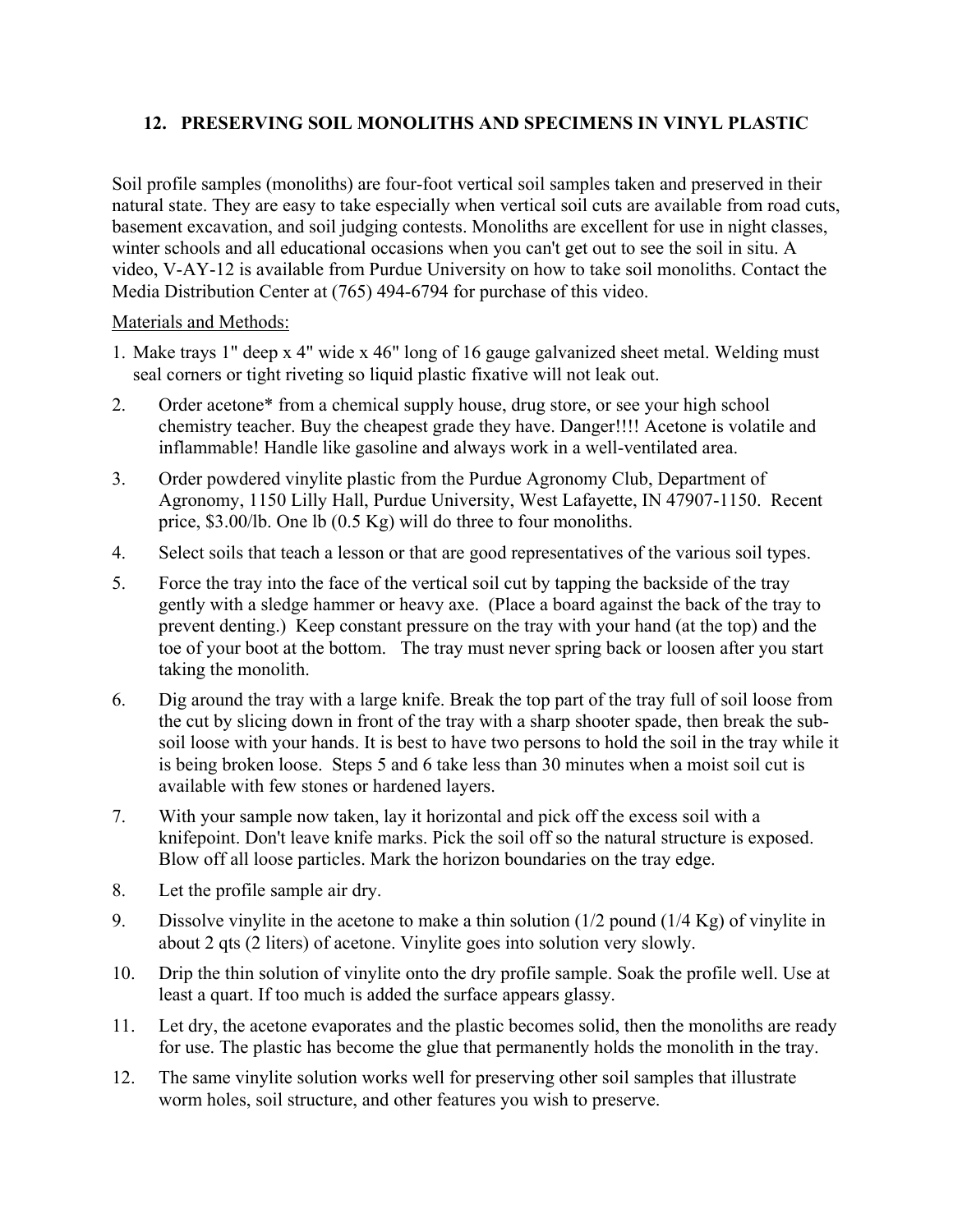13. After some years of use, a monolith becomes dusty and dull in appearance. To "refresh" the appearance, re-treat the surface with a dilute solution of the plastic in acetone.

\*Acetone is the ketone of low molecular weight and it evaporates rapidly. A more complex ketone, 2-butanone, also works and is better because it evaporates slower and is less apt to leave a glossy finish on the soil, however it is more expensive than acetone.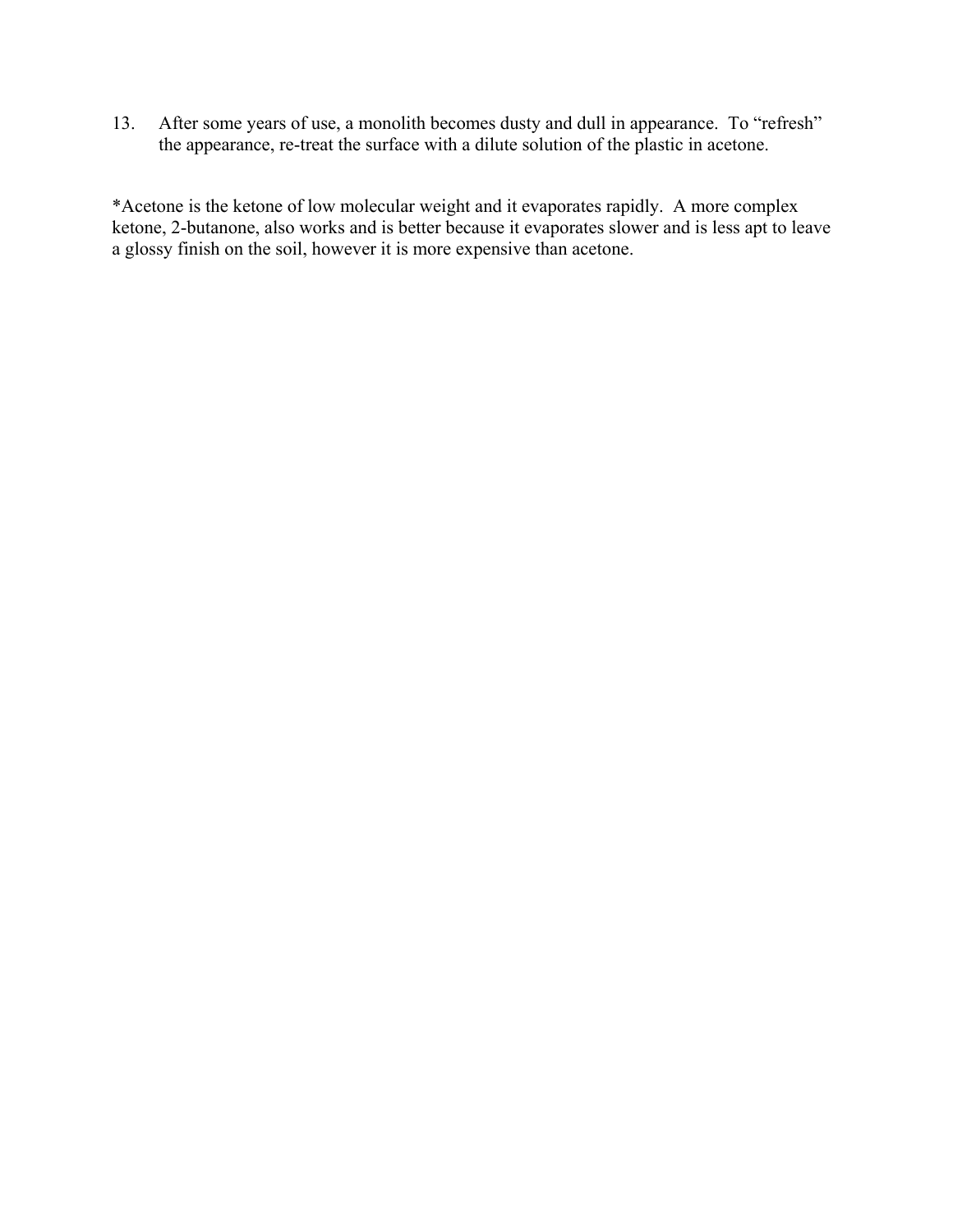# **13. GERMINATION AND VIGOR OF SEEDS (Warm Tests/Cold Tests)**

from M. Rathert and J. J. Vorst

Viable seeds will germinate if placed under the proper conditions of moisture, temperature and oxygen. After germination, seeds differ in their rate of growth, depending on the physical condition of the seed, and the environmental conditions present. Damaged or weak seeds planted in cold, wet, disease infested soils seldom produce healthy plants, even though the seed may have had a favorable germination percentage. When seed is purchased, the germination percentage expressed on the seed tag is the result of a warm germination test conducted under nearly ideal conditions. A cold vigor test more nearly approximates the conditions under which many seeds actually germinate in a field. The same germination test is also used to determine the germination percentage of lawn grass and vegetable seeds.

Low quality seed may be caused by poor harvesting and storage conditions, rough handling during cleaning, processing and shipment, and disease or insect infestations.

The warm germination test determines the ability of seed to produce a stand under favorable environmental conditions. When compared to actual field performance, the warm germination test overestimates field emergence.

The cold vigor test attempts to more closely simulate field conditions at planting time. As planting date becomes progressively earlier, germination and emergence conditions become harsher because soils are cooler and more damp. Cool, damp soil conditions are ideal for development of seed and seedling diseases, especially on slowly growing seedlings.

To determine seed viability and vigor, the following tests may be conducted. Soybean seed is used because the seeds are large and differences in viability and vigor are easy to determine. Seed can be damaged by dropping them from a 3 meter height onto a hard floor. Dropping the seed 3 or 4 times results in damage levels similar to those of soybeans that are improperly handled during processing.

### Materials and Methods

- A. Warm germination test
	- 1. Wet a sheet of germination paper (or non-chemically treated absorbent paper) with cold water, and place on a sheet of white butcher paper.
	- 2. Count out fifty seeds from each seed lot and place them evenly in five rows of ten seeds on the germination paper.
	- 3. Cover the seed with a second sheet of wet germination paper and fold the bottom of all three sheets of paper over about 3 cm.
	- 4. Roll the butcher paper with the germination paper inside loosely, but tight enough to hold the seeds in position on the paper. Place a rubber band around the middle, and label the roll.
	- 5. Repeat the above procedure for each seed lot.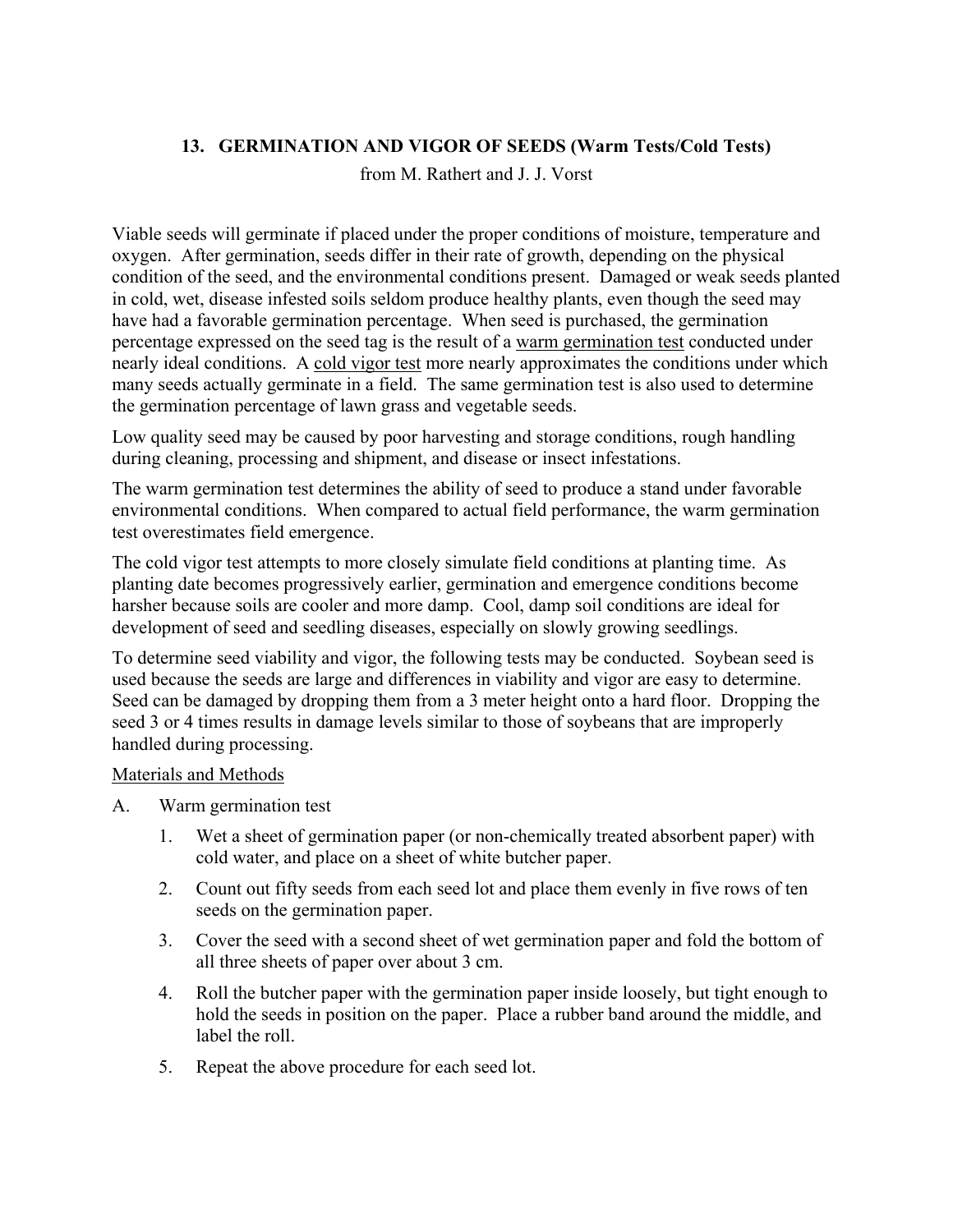- 6. Place both rolls in a 25oC (77oF, i.e. about room temperature) moist environment for 7 days.
- B. For cold vigor test
	- 1. Place 2.5 cm (1 inch) of vermiculite in each of two boxes approximately 20 x 30 cm in size. (Plastic shoe boxes available at any discount store work well.)
	- 2. Place 50 soybean seeds from each seed lot on top of vermiculite in five rows of ten seeds.
	- 3. Place 2.5 cm of vermiculite on top of seeds.
	- 4. Water well with tap water, and place a lid on the box, and label the box.
	- 5. Repeat the above procedure with each seed lot.
	- 6. Place the boxes in a 10oC (50oF, about refrigerator temperature) environment for 7 days.
	- 7. After 7 days, place in a 20-25<sup>o</sup>C (room temperature) environment for 5 days.
- C. The data
	- 1. For the warm germination test, count the seedlings that have germinated and have no abnormal or deformed parts. Multiply this number of seedlings times 2 (because you only had 50 seeds) to obtain the warm germination percentage.
	- 2. For the cold vigor test, count the number of seedlings that have emerged. Multiply this number of seedlings times 2 to obtain the percentage of plants that would be expected to establish under field conditions.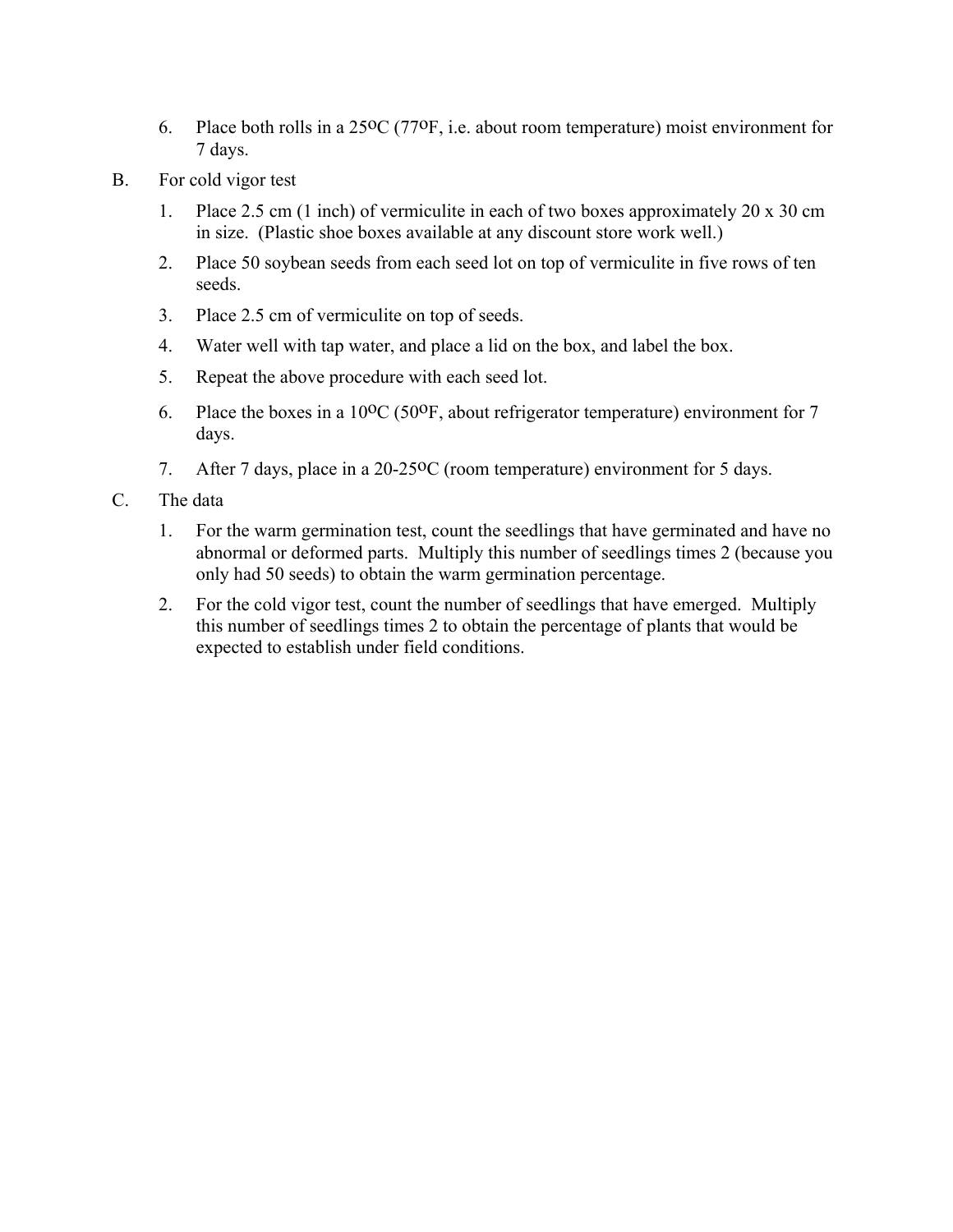# **14. QUICK TEST TO DETERMINE SEED VIABILITY**

We need to know whether seed we plan to use is alive. Farmers often use last year's grain (beans, wheat, oats, etc.) for seeding the new crop. The tetrazolium test is used to furnish a quick estimate of seed viability. It also illustrates to students which part of a seed is "alive" and which part is simply storage tissue. Because the seed is not subjected to all of the environmental factors that reduce germination where planted in the field, the actual number of seeds that germinate and emerge in the field is less than predicted by this test.

Tetrazolium solution is colorless but respiring (living) tissue gives off hydrogen which turns the tetrazolium bright pinkish red. A bright pink color indicates healthy tissue, whereas a dark red color indicates embryos that have been bruised, frozen or damaged in other ways. Buy tetrazolium (2,3,5 triphenyl tetrazolium) from a chemical supply house (eg. Fisher item #T 413- 10) and make it up in water within the range of a 0.1 to 1.0% solution. The 0.1% works well for corn; higher concentrations are better for soybeans and small seeds. Add a drop of detergent to the solution so it wets the seeds better.

## Methods and Materials

The tetrazolium test is conducted on corn and soybeans by using the following procedure:

- 1. Moisten absorbent paper in a petri dish with tetrazolium solution.
- 2. Split 10 presoaked corn kernels with a sharp blade and lay the flat cut side onto the wet tetrazolium paper. The bean seeds can be laid onto the wet paper without splitting. The corn kernels should be presoaked 6-12 hours, and the soybeans 2-4 hours.
- 3. Cover the dish and let react for two hours.
- 4. Evaluate the seeds. The embryo of the corn and the soybeans should turn bright pink if the seeds are viable (alive). The degree and intensity of color can be related to the vigor of the seed. Healthy tissue is indicated by a bright pink color, damaged tissue by a dark red to black color, and dead tissue by a white color. Seeds with embryos which do not stain in two to three hours are dead seeds and would not germinate under any conditions. Seeds which exhibit a bright pink color throughout the entire embryo will normally germinate and produce healthy plants if the seed is exposed to ideal germination conditions.

Refer to the attached sheet to determine the vigor of the seed. The dark areas indicated by arrows refer to damaged tissue and will be stained dark red to black. Seed in class 1 will be bright pink. Sometimes, if the stain has not had time to reach the center of the seed, the center will still be white. If the outer edges are bright pink, the seed is viable. Seed in classes 2 through 5 are damaged, but the damage is not severe enough to cause the seed to be nonviable. While these seeds will germinate, they may not produce healthy plants under cool, damp field conditions.

Seed in classes 6 through 8 are severely damaged and are considered nonviable. These seeds should be counted as dead, and added to those that absorbed no stain to determine the number of nonviable seed.

To determine the germination percentage, multiply the number of seeds in classes 1 through 5 by 10. You may wish to conduct multiple tests of each seed lot to increase your accuracy.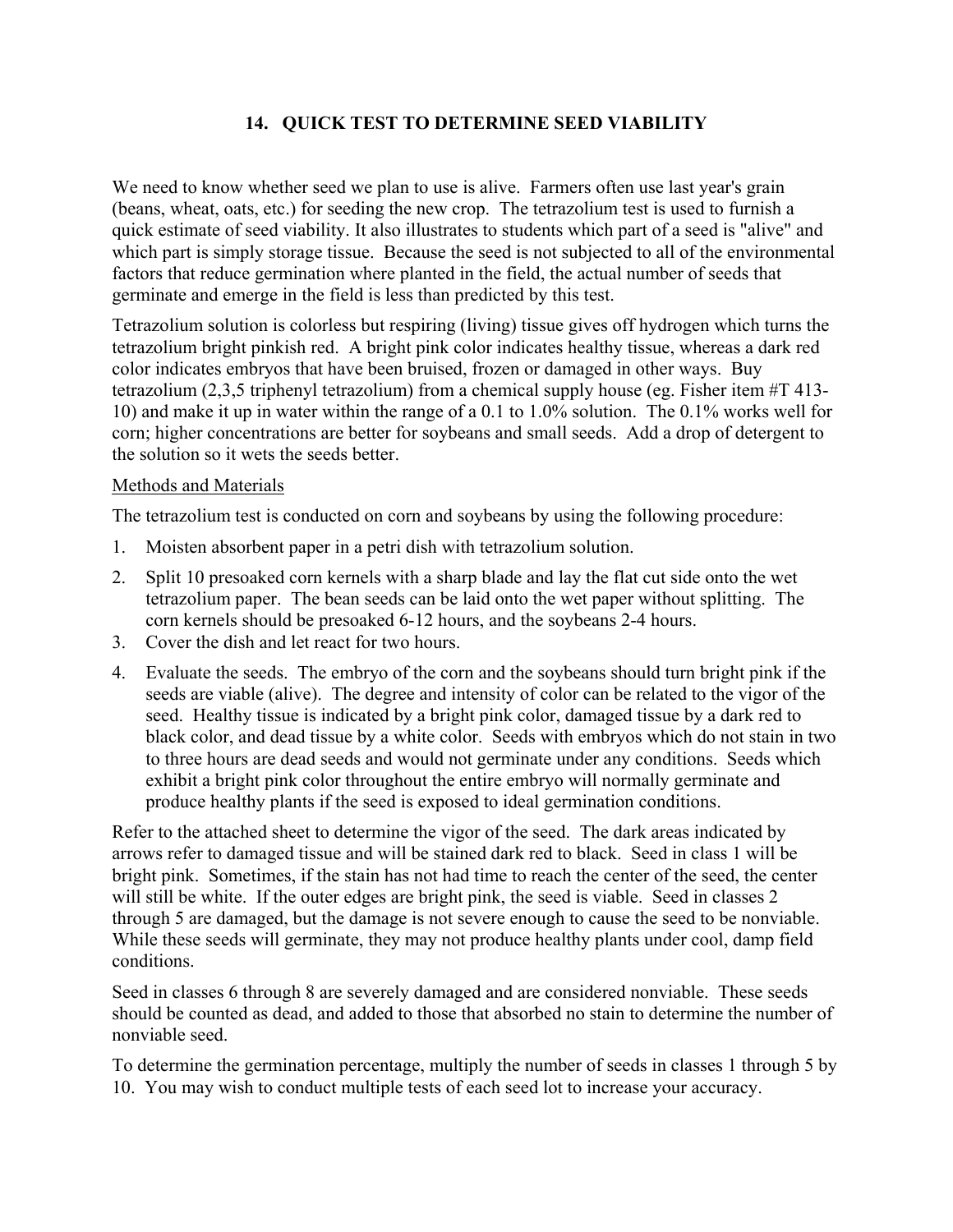**References** 

Delouche, J. C., T. W. Still, M. Raspet, and M. Lienhart. 1962. The tetrazolium test for seed viability. Miss. State Agric. Exp. Stn. Bull. 51. Mississippi State University, State College, Mississippi.

Grabe, D. F. 1959. Technique for interpretation of tetrazolium tests. Proc. Assoc. Off. Seed Anal. 49:131-133.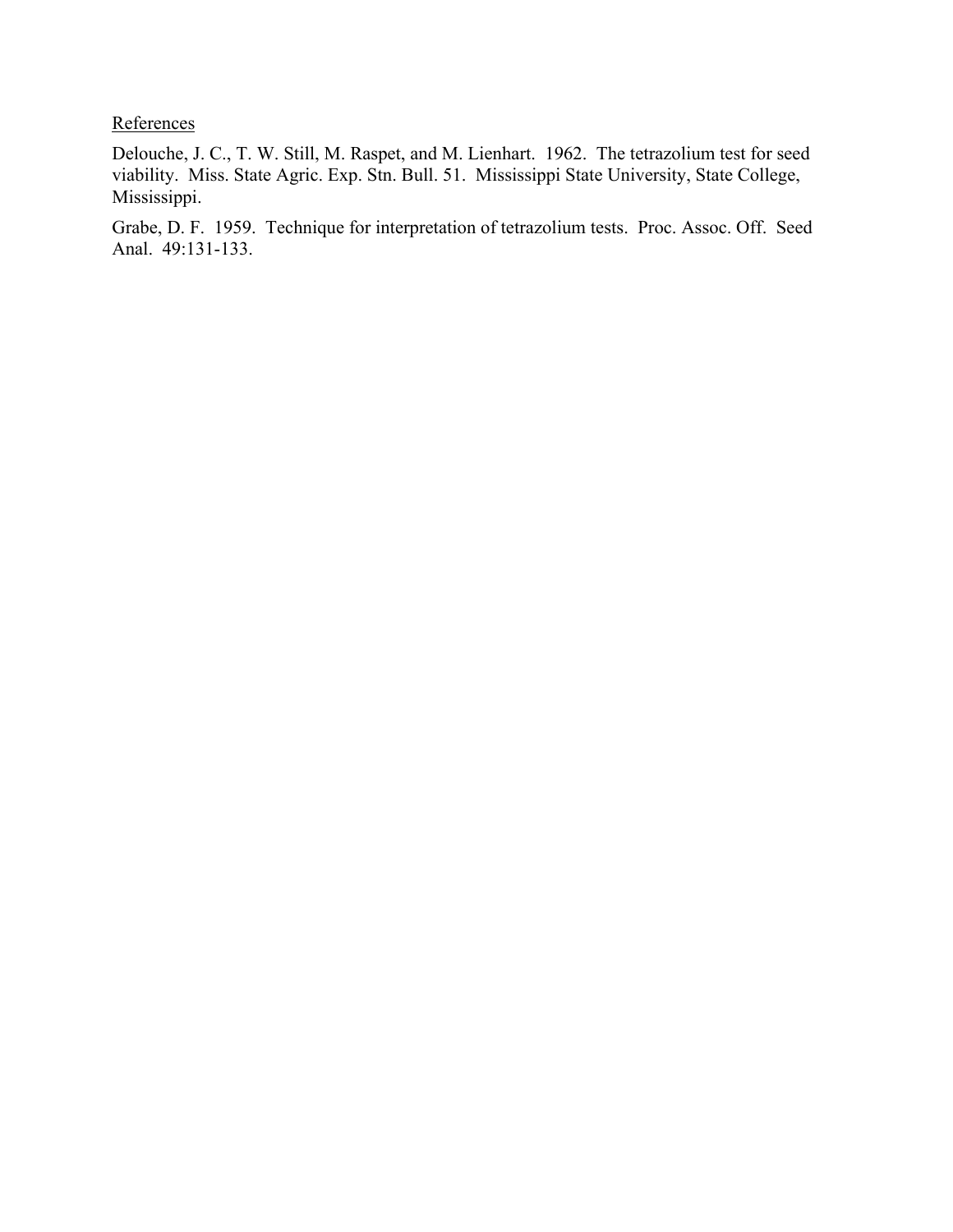# **15. PHOSPHORUS IN PLANTS**

Phosphorus (P) is one of the essential elements in plants and animals. It is important in energy transfers in plants. Phosphorus fertilizer additions are often needed to obtain vigorous plant growth. Diammonium phosphate, (NH4)2HPO4, is a common fertilizer that supplies phosphorus and nitrogen. Tests of plant and soil phosphorus content are necessary in well-managed plant production systems

Plants can be tested for P using a color test. Phosphate in plants,  $PO<sub>4</sub><sup>-3</sup>$ , can be extracted from leaves with a dilute acid and combined with molybdate to form a blue solution. The phosphate ions are extracted from the fresh plant and reacted with 12 molybdate ions,  $MoO<sub>4</sub><sup>-2</sup>$ , which form a cage around each phosphate producing a phospho-molybdate complex.

The phospho-molybdate complex ion is almost colorless. However, when chemically reduced, the complex ion turns blue. More phosphate ions in the plant sap produce more complex phospho-molybdate ions and the solution turns darker blue.

### Materials and Methods

1. Molybdate reagent: used to extract the P and form the complex.

Dissolve 1 g of ammonium molybdate in 250 ml of distilled or deionized water. Slowly and carefully add about 16 ml of concentrated hydrochloric acid (HCl) with constant stirring. (This reagent is only useful for a few months. See the note below.)

2. Reducing reagent

Tin compounds are often used to chemically reduce the complex.

a. Powdered stannous (tin) oxalate (or) a Piece of "solid-core" solder (solder contains tin), works fine.

### Procedure

- 1. Cut fresh plant tissue into very fine pieces, with a razor blade.
- 2. Place about 1/2 teaspoonful (2 ml) of the tissue into a large test tube or small bottle.
- 3. Add 20 ml of molybdate reagent.
- 4. Shake vigorously for 1 minute.
- 5. Add one fleck of stannous oxalate, about the size of a pin head and stir. Don't add more as it may result in a discolored greenish solution. (An alternative is to stir the solution with a piece of solid-core solder, which will provide enough tin to cause the reduction of the complex.)
- 6. Compare the color to the following qualitative descriptions:

| very deficient in P  |  |  |
|----------------------|--|--|
| deficient in P       |  |  |
| medium in P          |  |  |
| adequate in P        |  |  |
| abundant or excess P |  |  |
|                      |  |  |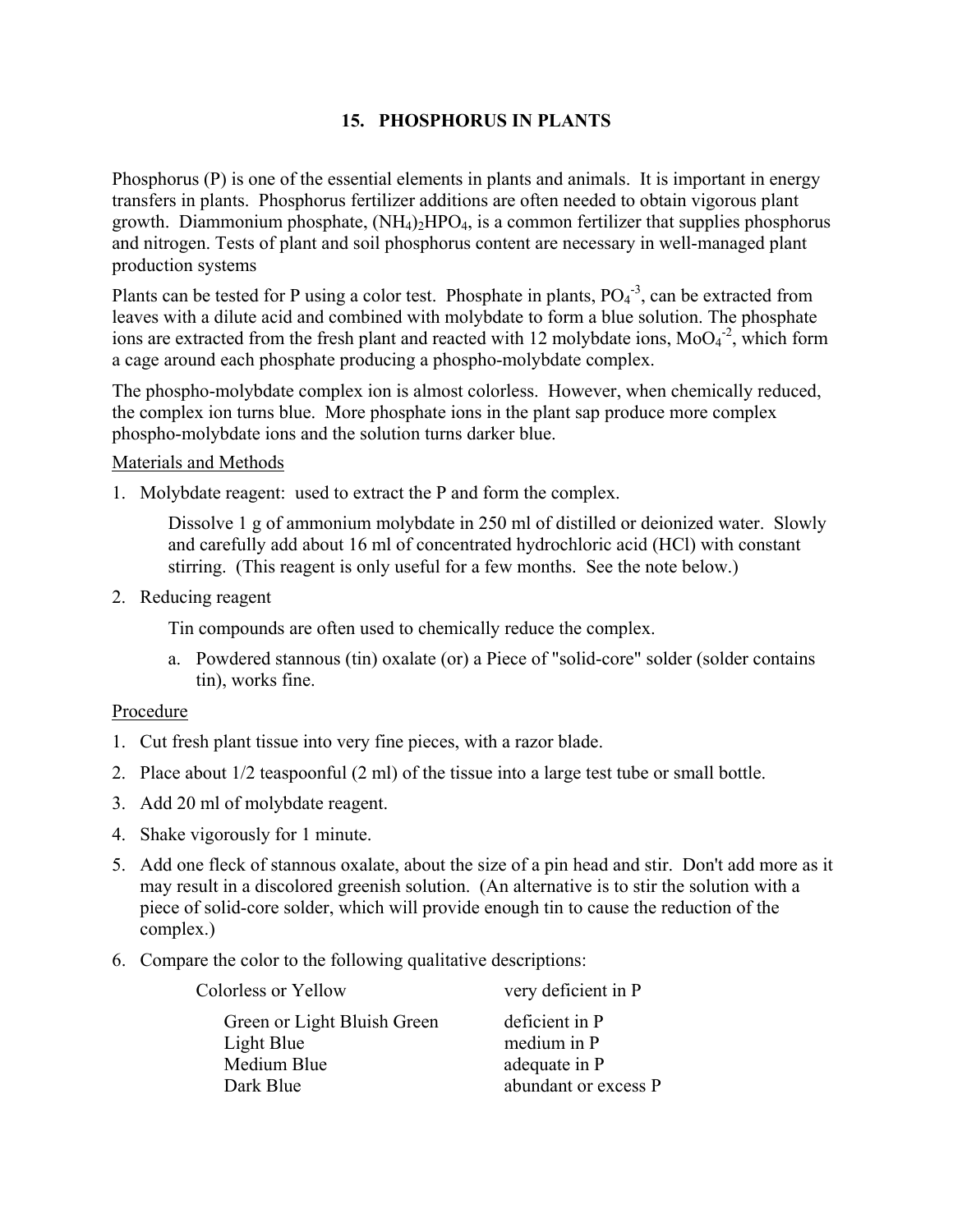If a house plant is deficient in P you can add a small amount of fertilizer containing  $P^*$  such as 18-46-0 (about 10 to 15 pellets) or a house plant fertilizer. Then water the plant and in a few days check again to see if the P content of the plant has improved.

A dark blue color means that your plants are getting all the P they need and probably an excess. You may be over fertilizing. Over fertilizing fields or garden soils is wasting money on excess P fertilizers and could be polluting the surface water by run-off water or by erosion.

Note: The molybdate solution is usually good for several months before a fresh batch must be made. To determine whether it is still good add a speck of stannous oxalate to 10 ml of the solution (or stir it with the solder). If it turns blue (without P present) it is no longer useable.

### Studies You Can Do

- 1. Test plants growing in places that might have abundant P (well fertilized house or garden plants, plants growing near animal feed lots and barns, dark green healthy clumps of grass on lawns, etc.) and compare with plants growing on sites that might be P deficient (eroded spots, light colored soils, unfertilized gardens, etc.)
- 2. Grow plants in soil with and without addition of P fertilizer and test their tissue for adequacy of P.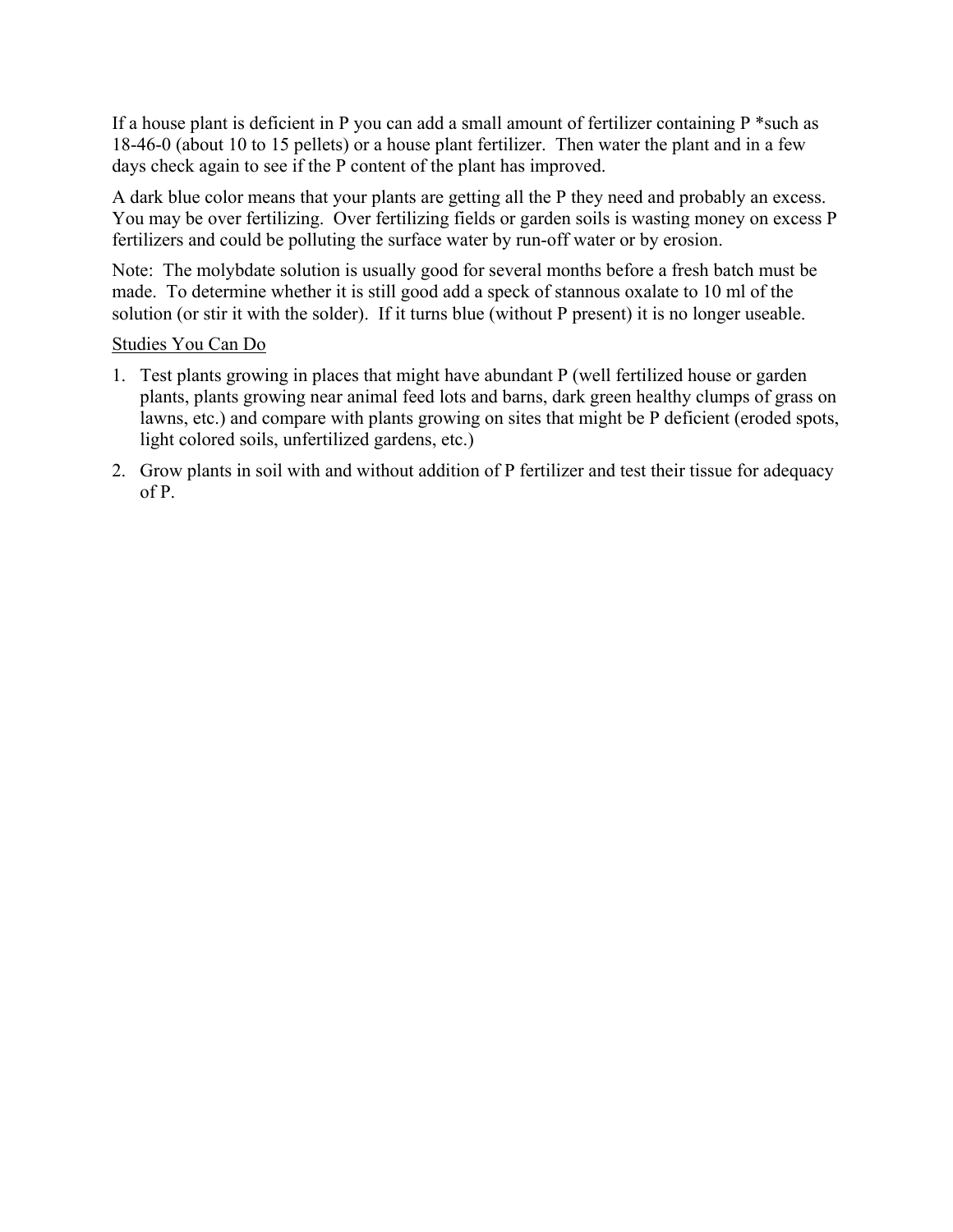# **16. STARCH GOES TO SUGAR AS PLANTS USE THEIR STORED ENERGY FOR REGROWTH**

# Suzanne Cunningham and Jeffrey Volenec

Starch is the major storage form of energy in many plants. We often harvest the starchy part of plants for food or feed (corn grain, potatoes, etc.). Starch is a simple polymer chain consisting of hundreds to thousands of single glucose sugar molecules linked together. Plants not only make starch to store energy but they also can produce enzymes which convert starch back to sugar when they need it. For example, the starch in a corn seed goes to sugar as the seed germinates so the new seedling will have energy to grow until it can produce its own sugars by photosynthesis. The starch stored in an alfalfa root is converted to sugars after the alfalfa is cut so that the clipped plant will have enough energy to regrow.

# Materials and Methods:

There is a simple iodine test for starch. The long starch polymers are coiled like a spiral staircase and there is space inside the coil just perfect to trap iodine molecules. Thus, iodine solution added to starch produces an intense blue-black color from the trapped iodine molecules. However, as enzymes decompose the starch to simple glucose molecules there is no longer a space in which to trap iodine molecules.

1. The test solution is made from potassium iodide (KI) and iodine  $(I_2)$ . Exact composition is not important but about 2 grams of KI and 0.2 grams of pure  $I_2$  in 100 ml of distilled water (or if your iodine is already a solution its final concentration should be about 0.2%).

# Alfalfa

- 2. Dig alfalfa roots and slice them off like cutting the top off of a carrot. Add the iodine test solution to the cut area, wait a few minutes, wash off with water and observe the iodinestained area.
	- a. When alfalfa is in bloom, it has stored lots of starch and is ready to be cut.
	- b. One week after cutting much of the starch has been converted to sugar for regrowth energy.

# Corn

3. Start corn seeds germinating and then slice open individual seeds every few days to observe starch depletion as enzymes convert it to sugar for the young seedling.